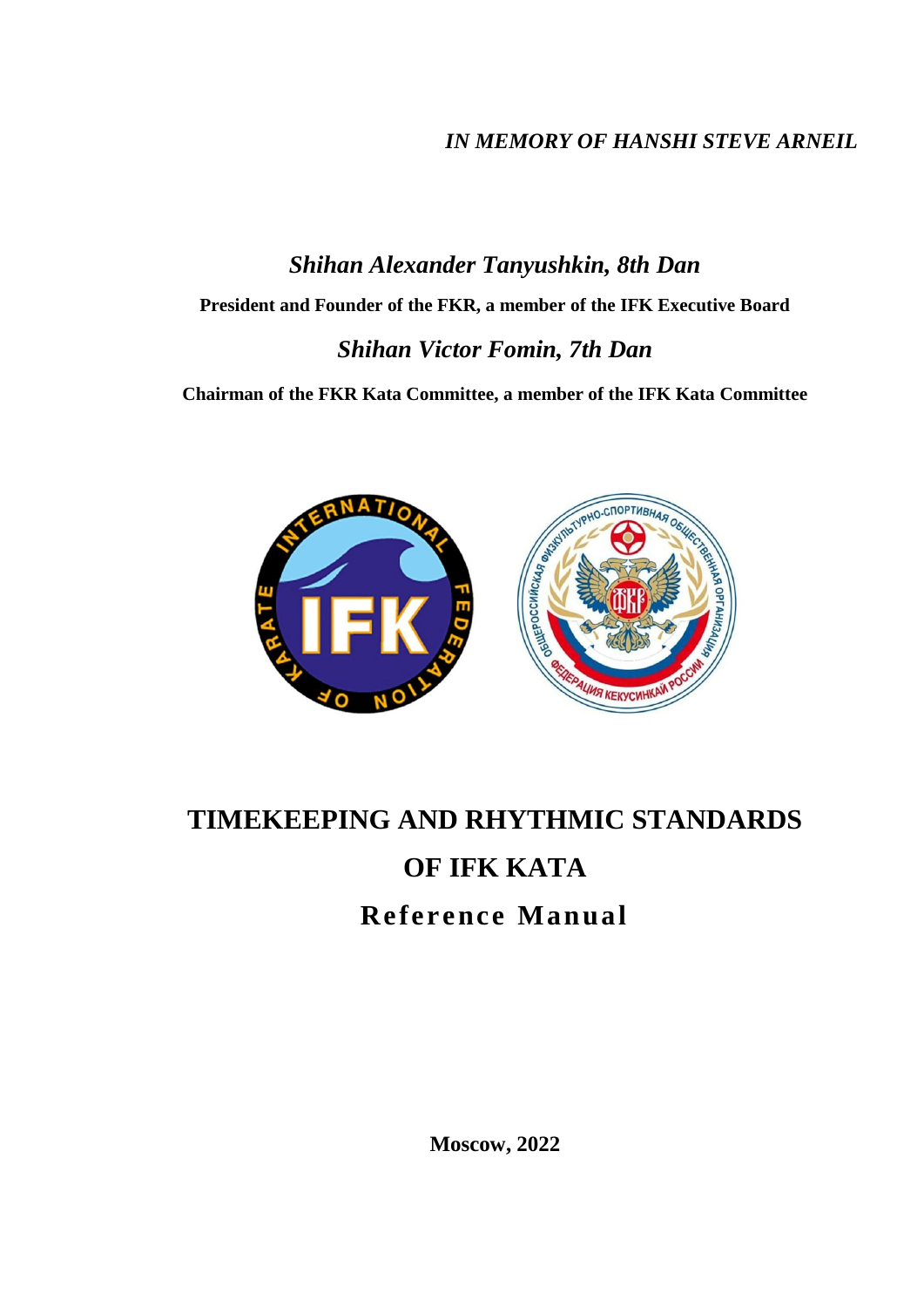# **C O N T E N T**

**PREFACE TIMEKEEPING STANDARDS OF IFK KATA RYTHMIC STANDARDS OF IFK KATA PRELIMINARY REMARKS TAIKYOKY SONO ICHI / NI TAIKYOKY SONO SAN PINAN SONO ICHI PINAN SONO NI PINAN SONO SAN PINAN SONO YON PINAN SONO GO SANCHIN NO KATA GEKISAI DAI YANTSU TSUKI NO KATA SAIHA TENSHO GEKISAI SHO KANKU DAI SEIENCHIN SUSHIHO GARUY SEIPAI CONCLUSION**

**VIDEO APPENDIX**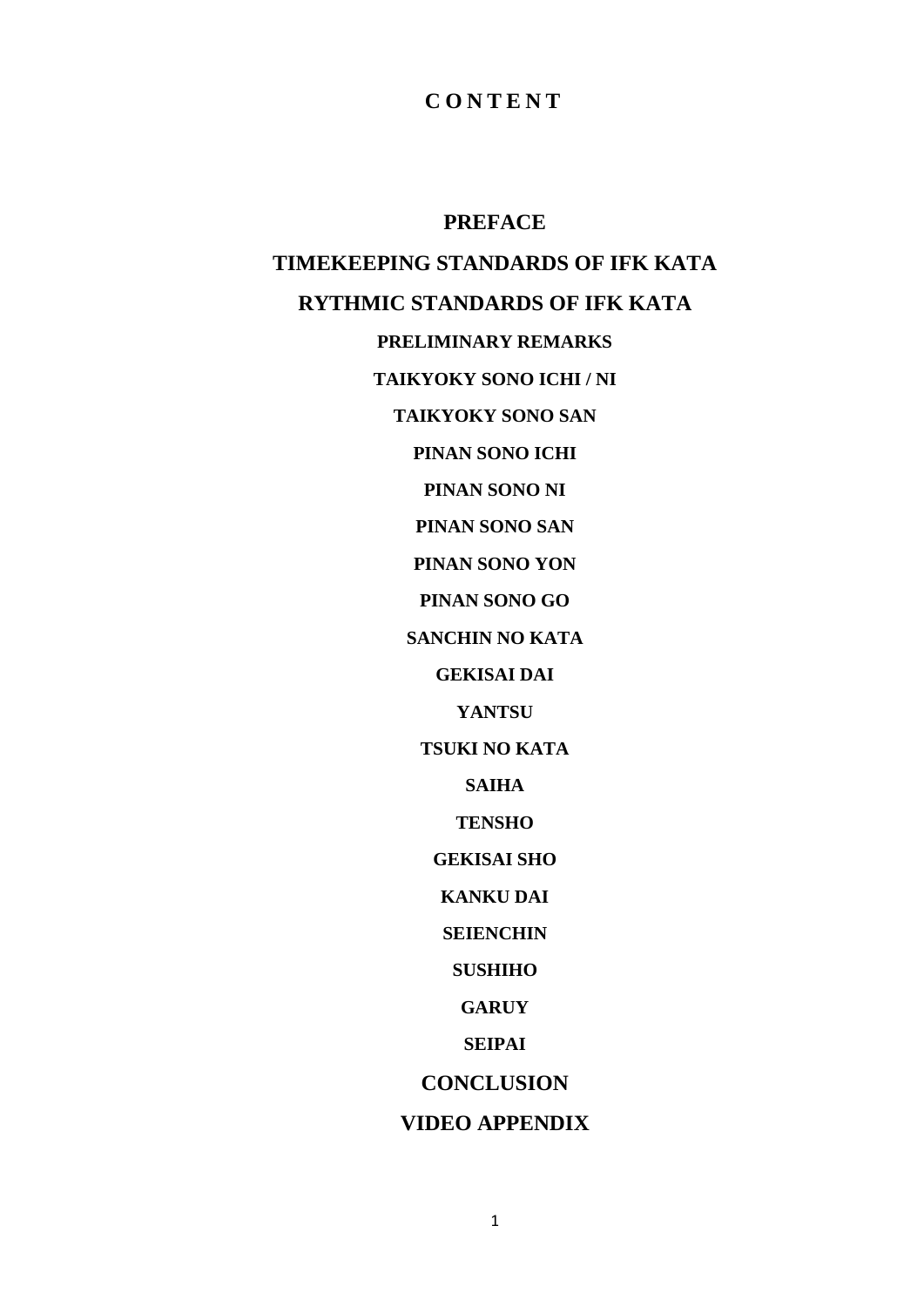#### **PREFACE**

The reference manual contains information about the timekeeping and rhythmic performance standards of the Kyokushin IFK kata, which were established by our Teacher Hanshi Steve Arneil and were recorded in a number of official IFK methodological manuals.

The process of establishing the optimal time frame for the implementation of the IFK kata, corresponding to their nature and meaning, began in July 1994 at the British Summer Camp in Ipswich. After the exam, Hanshi gathered all the holders of black belts from the 3rd Dan and above. Under his guidance, the masters performed all the IFK kata, and along the way the time of their execution was recorded and the optimal time limits for each kata (between the minimum and maximum time) were determined. In the kata of Taikyoku and Pinan groups, the stopwatch was turned on after the command "Hajime!" and turned off after the final technical action – respectively before the command "Naore!" followed by the transition to the original fudo dachi. In all other kata, the stopwatch was turned on in the same way, but turned off after the final action before the independent transition of the performed kata in musubi dachi to the "mokuso" position (until the final command "Mokuso yame! Naore!"). Subsequently, Hanshi, as far as is known, conducted similar testing of the timekeeping standards of the IFK kata in other countries, after which it became possible to introduce certain time indicators into British methodological manu $als<sup>1</sup>$ .

Thanks to our systematic work under the guidance of Hanshi, as well as in co-authorship with him, *in the history of the IFK school, for the first time it became possible to prepare 8 volumes of detailed illustrated Russian methodological manuals "Technical standards of Kyokushin IFK" for student's (Kyu) and master's degrees (Dan) in full official program<sup>2</sup>* . Typical manuals include characteristics of stances, methods of movement, basic normative techniques (kihonkata on the spot and in movements), renraku, kata, conditioning standards and dictionaries of Japanese terms for each belt. As for the kata, not only is the timing indicated here, but *for the first time in the methodological literature, an exact textual (syllabic) form of fixing the normative kata rhythmic, established and approved by Hanshi Steve Arneil as our curator and leading co-author, is used*.

The successful mastering of the rhythmic standards of the IFK kata in Russia became possible thanks to a unique and extremely effective method that Hanshi used – *method of intonationally meaningful rhythmic voicing of the main technical elements of the kata (on the syllable "osu")*. Thanks to this method, the individual character of each kata was manifested and (what is fundamentally important!) the rhythmic patterns and features of the execution of the elements of techniques and combat combinations encoded in the kata were reflected.

During training sessions Hanshi Steve Arneil explained the real application of the technical elements of kata in self-defense. However, an in-depth understanding of IFK kata bunkai came during a long collaboration under his direct supervision on a book published in collaboration with Hanshi in Russia in two languages<sup>3</sup>. The fundamental connection of the kata rhythmic with the

1

 $1$  In the very first illustrated manual on the kata (approved by M. Oyama) – "Kyokushin Karate Kata by Shihan Steve Arneil, 7th Dan" (Surrey, 1985) – there was no timing of the kata yet. For the first time it appeared in the 2nd reprint edition of the manual "Kyokushin Karate Kata, 2nd Edition by Hanshi Steve Arneil, 9th Dan" (2004), that is, 10 years after the mentioned first testing of the timing of the kata in 1994. The timing of the kata was finally confirmed in the 3rd edition of the manual after another 10 years – "Kyokushin Kata Book by Hanshi Steve Arneil and Liam Keaveney" (2014).

<sup>&</sup>lt;sup>2</sup> Issues 1–5 covered the standards of 10–1 Kyu and were co-authored by: A. Tanyushkin, V. Fomin, V. Slutsker

<sup>(</sup>Moscow: Orbita–M, 2006–2009). Issues 6–8 covered the standards of 1–3 Dan and were co-authored by: S. Arneil, А. Tanyushkin, V. Fomin (Moscow: Orbita–M, 2010–2011).

<sup>&</sup>lt;sup>3</sup> Ката Кёкусинкай. Применение в самозащите. Ханси Стив Арнейл, 9-й дан при участии Александра Танюшкина, 5-й дан, и сэнсея Виктора Фомина, 4-й дан. — Москва: Орбита–М, 2003; Kyokushinkai Kata and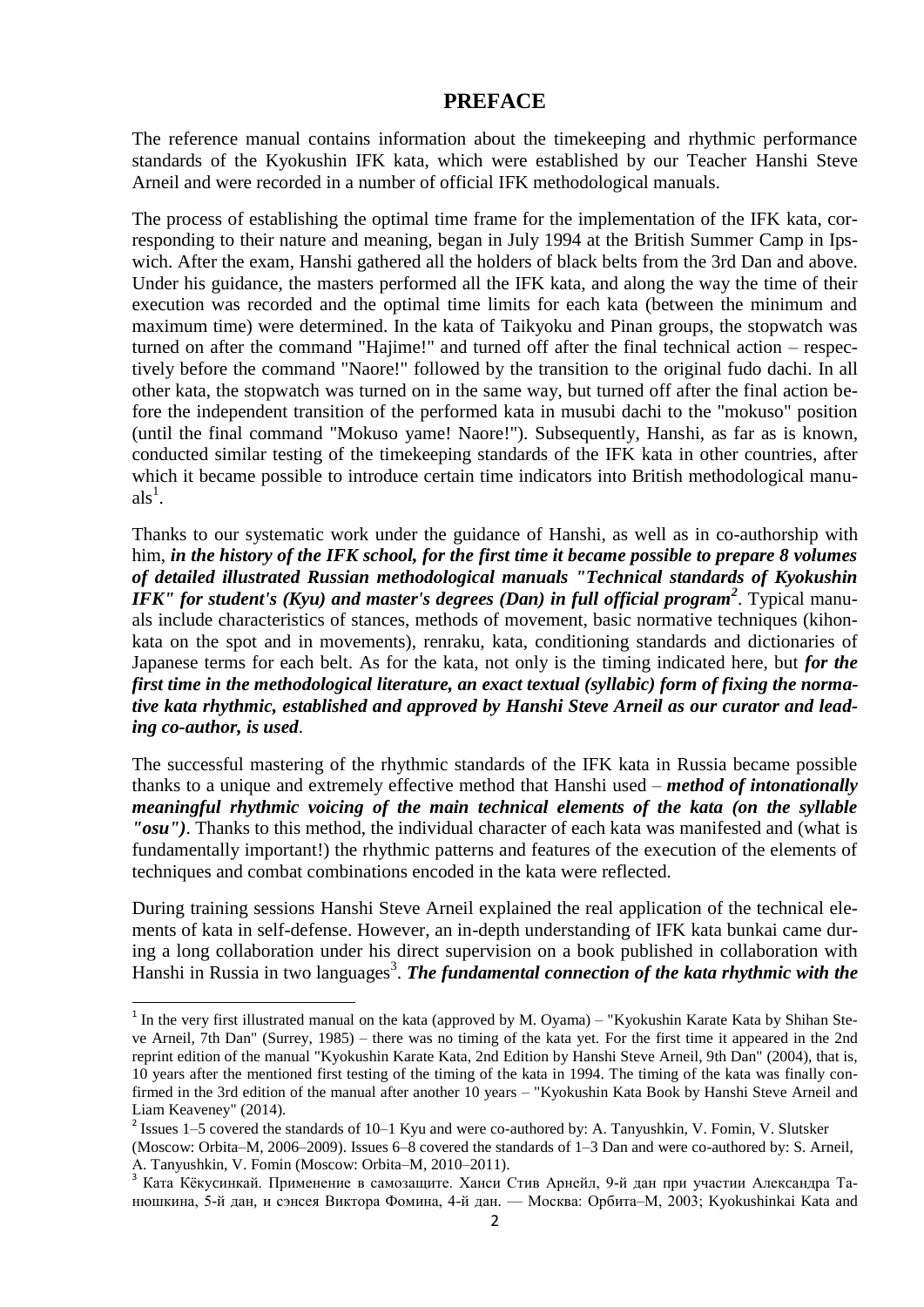#### *technical and tactical features of the execution of the combat techniques presented in them determines the key semantic meaning of the rhythmic standards of the IFK kata, which are not subject to arbitrary change.*

*The rhythmic organization of a certain sequence of technical elements is the temporary foundation of the kata text.* The execution of the kata unfolds in space according to the traditional (typical, but not random) plan of movement from the starting points to the final ones. These points in the vast majority of cases (subject to the normative proportions of the stances and the angles of the axes of movement) coincide*.* Hanshi Steve Arneil said that in the performance of the kata, "one should return to the starting point as close and as accurately as possible". Some exceptions (Taikyoku 1 and 2, Pinan 2, Seipai), where certain shifts back along the central axis of the kata are the norm, only confirm the general rule<sup>4</sup>. Figuratively speaking, a warrior enters into a conditional battle with several opponents and, completing it, returns to the original place of "rest".

In essence, the spatial-temporal structures of the IFK kata at the textual level signify the stability of forms and the certainty of their semantic content. The latter is revealed in the official basic interpretations of combat techniques, which in themselves have a huge variability and adaptability to non-standard situations. Such interpretations were considered in the book "Kyokushinkai Kata and Self-defense Applications".

Rhythmic standards are an integral fundamental organizing elements of the kata text, expressing their individual character, energy and semantic content. As such, *the IFK kata together not only determine the stylistic face of the school, but also serve as a powerful factor in the spiritual and energetic unity of the bearers of the tradition*. Thanks to a single rhythm, the "unison" performance of the kata by both large groups of people and teams consisting of three participants creates a specific effect of group active meditation with a high level of positive psychophysical transformation.

In the stylistic aspect, the true representative of the IFK school is most characterized by the possession of kata with their normative basic technique and rhythmic organization. It is noteworthy that during the work of the IFK Kata Committee in Switzerland in July 2018, the testing by the members of the Committee of the text of all IFK kata revealed a certain number of technical discrepancies among representatives of the leading countries (Great Britain, Russia, Switzerland and Israel), but only two in the rhythm of the kata (in the initial combinations of Seienchin). Based on the results of the Committee 's work in the same year, Hanshi approved the preferred options, which have been the current norm since then.

*In general, kata rhythmics set by the founder of the IFK, fixed in a series of Russian teaching manuels, remains a reliable basis for preserving the stylistic unity and development of the IFK school.* The systematic implementation in Russia in 2006-2011 of the "*Technical standards of Kyokushin IFK*", including *the use of the original method of syllabic voicing of kata rhythmic*, gave obvious positive results. In numerous regions of Russia, the standards of timing and rhythmic of kata are almost completely mastered. The Russian IFK school as a whole and the training of Russian athletes in kata have reached a leading position in the world. Russian athletes consistently become champions and prize-winners of international competitions. This is especially evident in team performances, where a high level of rhythmic synchronization, technical and psychoenergetic coherence of the performance of the kata is required. We are ready to share this

**.** 

Self-defence Applications. By Hanshi Steve Arneil, 9th Dan with Shihan Alexander Tanyushkin, 5th Dan and Sensei Victor Fomin, 4th Dan. — Moscow: Orbita–M, 2003.

 $4$  In Taikyoku 1 and 2 and in Pinan 2 the norm is to shift back along the central axis by a shoulder width distance, in Seipai – back by two shoulder widths.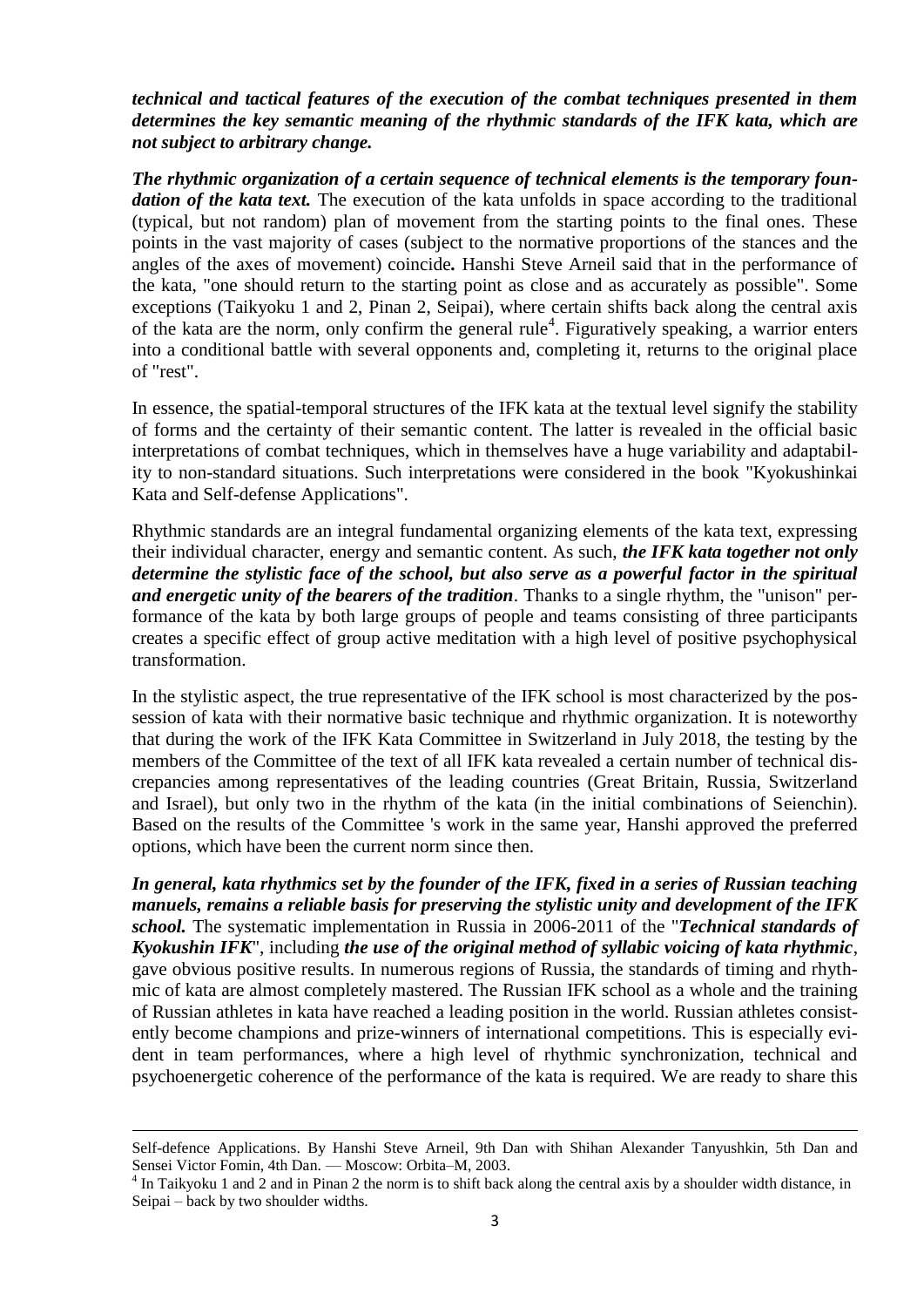rich long-term experience and knowledge not only with our students, but also with all IFK members outside of Russia, with all followers of Hanshi Steve Arneil's school.

This reference manual dedicated to the memory of our Teacher is a kind of digest of the school standards established by him regarding timing and rhythmic of kata. Both interrelated aspects of the temporary organization of the IFK kata serve as the foundation for the meaningful development of this part of the cultural and spiritual heritage of the Kyokushin Budo karate tradition, the development of kata as a discipline of Budo sports, in which students (athletes), coaches and judges are involved.

*Timekeeping standards, enclosed within certain time limits, serve as a general guideline for the potential manifestation of the individual character of the kata.* Tangible going beyond these natural boundaries for each kata destroys their integrity and leads to the loss of inner meaning. Excessively accelerated, often careless execution of the kata naturally entails technical distortions and a decrease in the effectiveness of combat techniques. With an excessively slow, formally accurate and "pure" reproduction of the text of the kata, technical elements, the performance of the kata is deprived of internal energy and "dies".

The timing of the IFK kata, recorded in British and then in Russian manuals, is expressed in the optimal time limits for each kata. In the reference manual, the corresponding indicators are first clearly presented in the form of a summary table, and then reproduced separately in sections describing the rhythmic structures of the kata.

*The rhythmic standards of the IFK kata within the established time limits directly determine the individual character and meaning of the kata.* The latter are revealed only in a lively, soulful performance, where each performer expresses his own understanding of the energy essence of the kata in his own individual manner, with the language of his body. In a group or in a team "unison" performance of the kata, the condition for achieving such goals is the unity of the collective of performers both at the technical and psychoenergetic level.

The reference manual clearly presents the rhythmic structures of almost all the main and competitive kata, except for the breathing-meditative energy complexes Sanchin no kata and Tensho, the rhythmic of which are characterized generically descriptively. Rhythmic formulas and combinations are reproduced on the basis of the text of Russian teaching manuals in full accordance with the method of intonationally meaningful rhythmic voicing of the main technical elements of the kata introduced into the practice of teaching by Hanshi Steve Arneil. These rhythmic structures are presented in the original text form with necessary introductory and accompanying brief explanations of a "navigational" nature. We hope that this will allow those who are already practically familiar with the relevant kata to correlate the rhythmic recorded in the text with the real sequence of rhythmically organized technical actions.

An additional help in understanding the rhythmic of the IFK kata in the text of the reference manual for each kata are *links to audio files* with recordings of voiced rhythmic structures – an accurate presentation of the original method of Hanshi Steve Arneil. In addition, the Appendix to the manual contains *the links to a video file* illustrating, on separate illustrative examples, how, based on the Hanshi's method, work is practically being built in Russia on the development of IFK kata and the training of athletes, as well as *to the YouTube channel of Shihan Victor Fomin*, where you can find many recordings of the best Russian athletes implementing rhythmic standards of IFK kata.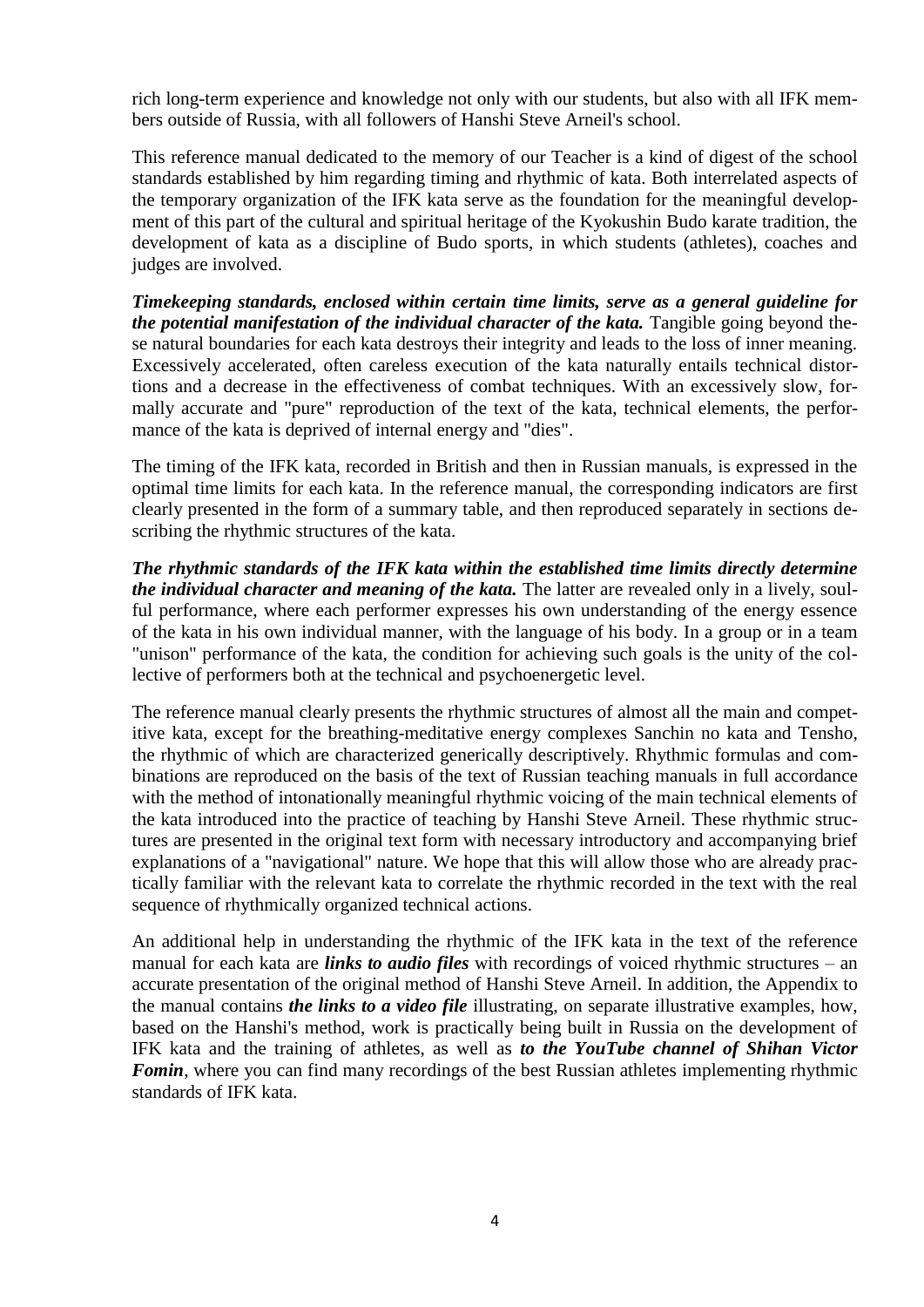|                                     | <b>TIME LIMITS</b>                 |
|-------------------------------------|------------------------------------|
| <b>Basic kata</b>                   | $20 - 23$ sec                      |
| <b>Complicated basic kata</b>       | $22 - 25$ sec                      |
| <b>Complicated basic kata</b>       | $30 - 33$ sec                      |
| <b>Basic breathing kata</b>         | 2 min 14-17 sec                    |
| <b>Training breathing kata</b>      | $19-22$ sec                        |
| <b>Complicated kata</b>             | $47 - 50$ sec                      |
| <b>Complicated kata</b>             | $1 \text{ min } 2 - 5 \text{ sec}$ |
| <b>Complicated kata</b>             | $36 - 39$ sec                      |
| <b>Complicated kata</b>             | 43–46 sec                          |
| <b>Complicated kata</b>             | 2 min 19–23 sec                    |
| Complicated breathing ката          | $48 - 50$ sec                      |
| Top kata                            | 1 min 40–45 sec                    |
| <b>Top kata</b>                     | 1 min 24-27 sec                    |
| <b>Top kata</b>                     | 1 min 15-20 sec                    |
| Top kata                            | 38-41 sec                          |
| Top kata                            | 46–49 sec                          |
| <b>Derived basic kata</b>           | 33–38 sec                          |
| Derived complicated basic           | $35-40$ sec                        |
| kata                                |                                    |
| complicated basic<br><b>Derived</b> | $45 - 50$ sec                      |
| kata                                |                                    |
|                                     | <b>STATUS</b>                      |

# **TIMEKEEPING STANDARDS OF IFK KATA**

All kata except Sanchin with KIAI, Ura Taikyoku and Ura Pinan are performed at national competitions of different levels.

**Pinan 4, 5, Yantsu, Tsuki no kata, Saiha** are included in the list of compulsory kata performed by black belts by lot in the 1st round of national competitions, as well as brown and black belts by lot in the 1st round of international competitions.

**Kanku Dai, Seienchin, Sushiho, Garyu, Seipai** – top kata of increased complexity. They are among the optional kata along with the complicated and breathing kata performed in the 2nd and 3rd rounds of international competitions. The extra complexity of these kata is taken into account in the judging.

The time standards of kata performance, which include certain rhythmic structures, are determined by the individual nature of each kata. In order to better understand and feel the character, energy and dynamics of each kata, to express it in performance, coaches use these guidelines, bringing students closer to the optimal pace of performance. When the tempo-rhythmic norms of kata performance are mastered, become familiar and natural, coaches, instructors, examiners, and judges at competitions also easily perceive noticeable deviations from the norm (unjustified acceleration or deceleration of the time duration of the kata). For this reason, the duration of the performance of the kata is not measured at competitions. There is no need for expert judges to do this.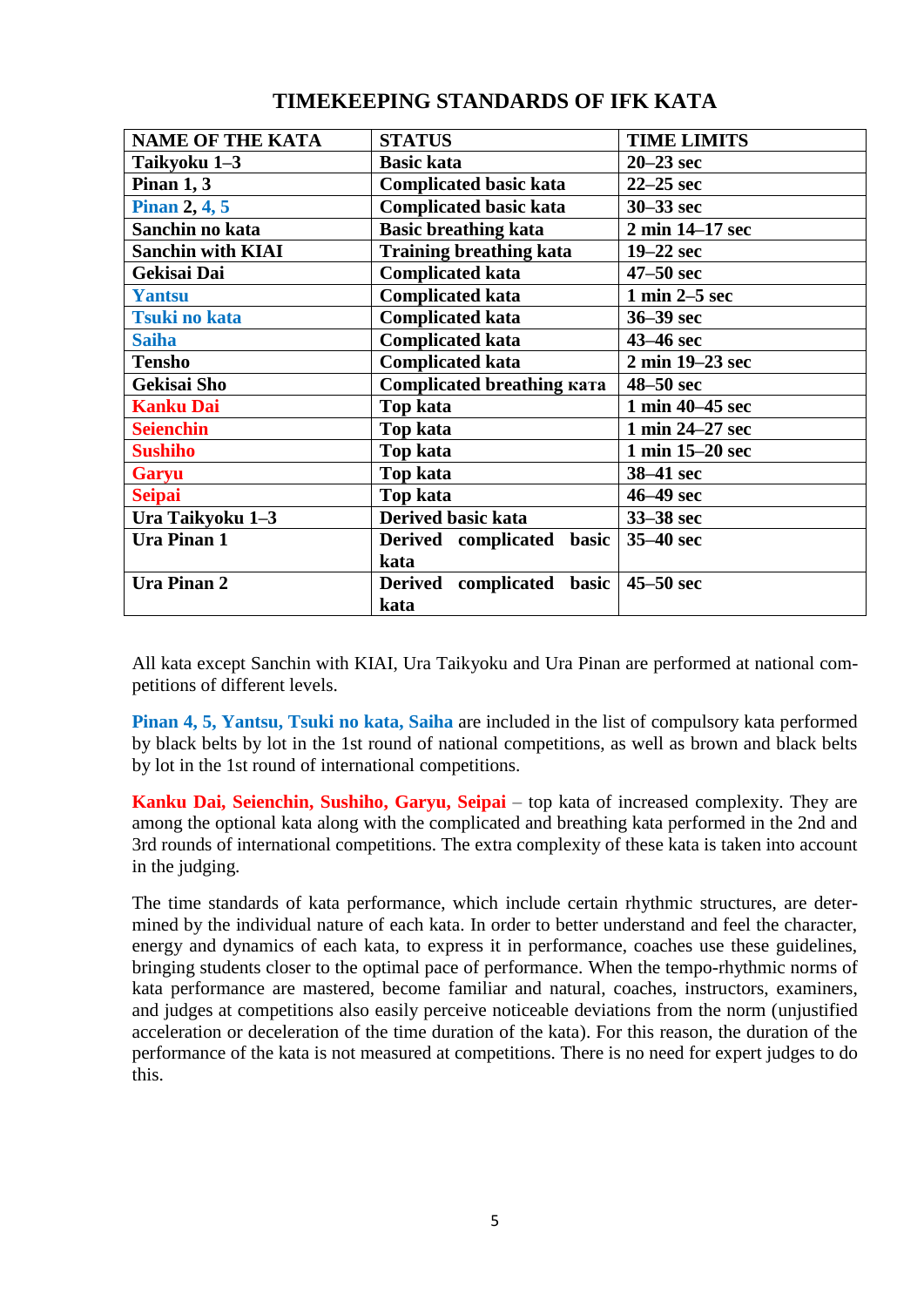## **RYTHMIC STANDARDS OF IFK KATA**

#### **PRELIMINARY REMARKS**

The schemes of rhythmic, meaningfully intonated, voicing of the main technical elements of the kata, according to Hanshi Steve Arneil's method, in the reference manual are presented *in an updated version* of the textual syllabic form that served as the basis for fixing the rhythmic of the kata in Russian teaching manuals 2006–2011. The rhythmic structure of the kata in the diagram is differentiated by punctuation marks (hyphen, dash, comma, semicolon, period, exclamation mark, brackets), uppercase and lowercase letters, font selections. *In the new edition, some typos and minor errors have been corrected in order to keep the rhythm set by Hanshi unchanged.* Certain gradations in the combinational structure of the kata are revealed more accurately and clearly, taking into account the internal logic in the compositional grouping of combinations of different levels performed mainly on separate "tracks". If necessary, along the way, purely "navigational" explanations concerning technical actions are given in parentheses. They can be used by those who are already quite familiar with the text of the kata and are able to easily correlate elements and combinations with their real position in the rhythmic structure.

The individual rhythmic standards of the IFK kata recorded in the reference manual do not affect the two well-known groups of "framework" actions common at the beginning and end of each kata. Meanwhile, the initial and final actions, i.e. framing the main text of the kata, have their own normative rhythm. They obey the general temporal principles of rhythmic organization. The "framework" actions framing the main text of the kata will not be reproduced in the description of the individual rhythm of the kata and therefore deserve special attention.

Recall that the rhythmic of all IFK kata when performing technical elements and combinations at fast, moderate and slow tempos are based on normative time proportions: a separate fast focused technique – 1 sec; a combination of 2 fast focused techniques – 1 sec; movement in good tone and at a moderate pace  $-2$  sec; slow power movement (with silent Nogare breathing or Ibuki power breathing) – 4 sec. 1 second is taken as a unit of the duration of the standard voicing. Accordingly, a separate fast technique or a combination of 2 fast techniques is performed on 1 count (ichi), i.e. in 1 second, movement at a moderate pace is performed on 2 counts (ichi-ni) – in 2 seconds, and slow movement – on 4 counts (ichi-ni-san-shi) – in 4 seconds.

When voicing basic rhythmic structures at a fast pace, exclamations of "osu" are used. A separate "osu" marks the final phase of focusing one technique, "osu-osu" – the phases of focusing each of the 2 techniques in the simplest combination. The execution of movements at a moderate or slow pace is voiced by the score – respectively "ichi-ni" or "ichi-ni-san-shi". Note that loud accented cries of KIAI are voiced in kata with the exclamation "Shia-a!" with an emphasis on the initial syllable.

When performing movements and combinations at moderate and slow tempos, it is necessary to control a restrained rhythmic pulsation by seconds, to develop an internal "sense of seconds". When performing and voicing focus points in fast techniques and combinations, it is important to generate explosive energy impulses by contrast, dividing the focus points with emotionally colored semantic accents with voice and body. The expressiveness of intonation voicing of the kata rhythmic, embedded in Hanshi Steve Arneil's method, naturally stimulates the expressiveness and persuasiveness of the "body language". This determines the spirituality and meaningfulness of the performance of the kata as a "martial dance" in a state of active meditation. It is essential that the transition to the state of active meditation in kata, a kind of "combat trance", begins with the mentioned initial "framework" action, is fully realized in the main text of the kata and is stored in the final "framework" completion.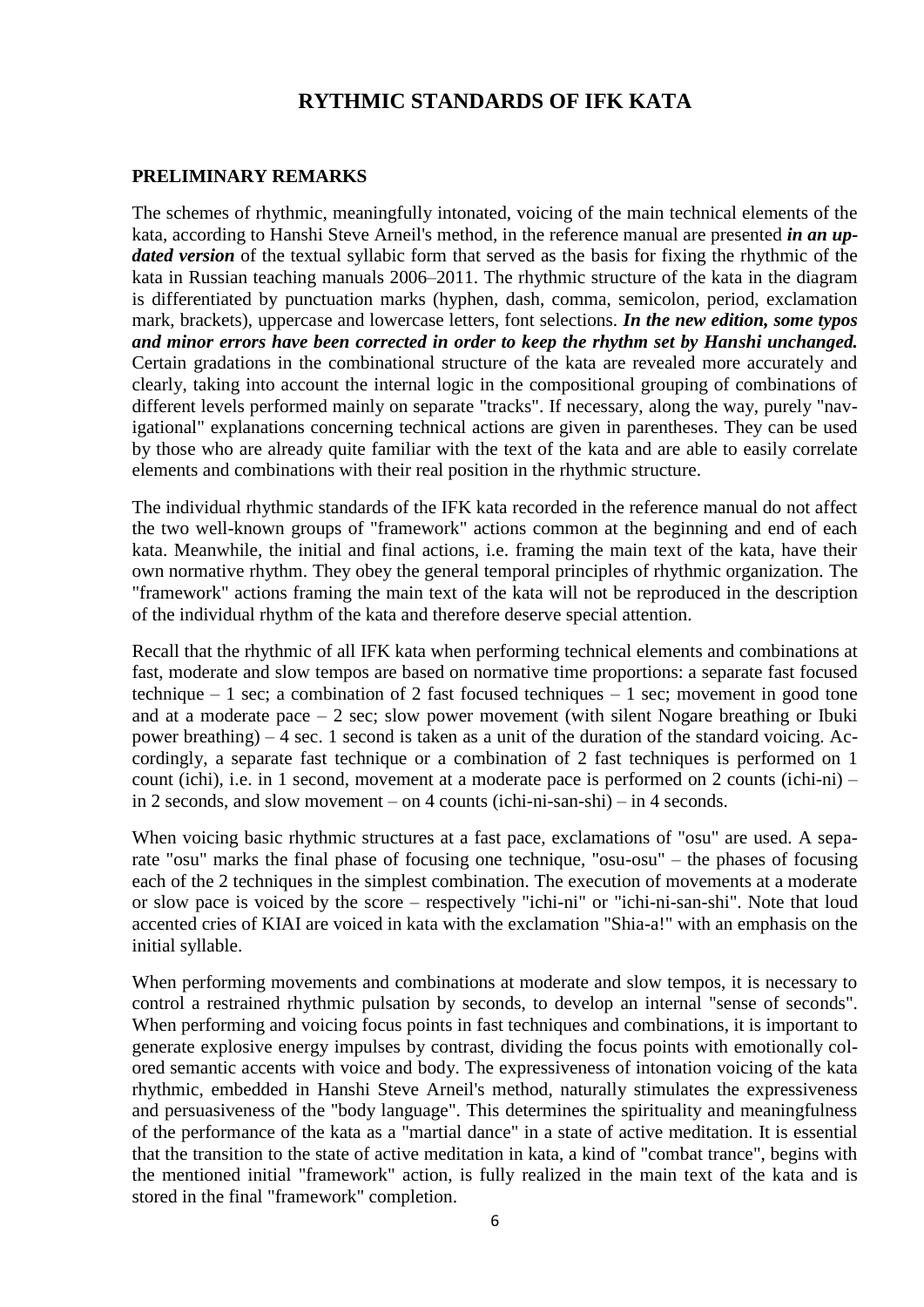*In IFK kata there are 2 types of "frame" framing of the main text of the kata:* one for the kata of the Taikyoku and Pinan groups, where there are no transitions in musubi dachi, and the other for all other kata, where such transitions in musubi dachi are used. In both cases, the performance of appropriate technical actions on the commands of the instructor (in the hall) or the central judge (at the competition) is subject to the described general principles and norms of the rythmic organization of the kata.

## **For kata Taikyoku / Pinan**

#### BEGINNING

By a command with the name of the kata, for example, "Taikyoku sono ichi! Yoi!" from the initial fudo dati to 4 counts through uchi hachiji dachi, the transition to the ready position (to yoi dachi) will be performed. Then, at the command "Hajime!", the performance of the main text of the kata begins, the rhythm of which is voiced for educational and training purposes.

### COMPLETION

After the final technique, at the command "Naore!", a return to the starting position of fudo dachi is performed for 2 counts (the legs move on the 1st count, the hands complete the movement on the 2nd count).

#### **For the rest of the kata**

### BEGINNING

By the command with the name of the kata, for example, "Gekisai Dai! Mokuso!" from the original fudo dachi on 2 counts, the transition to musubi dachi is performed – the right leg is always attached to the left on the 1st count, and the hands close on the 2nd count (the left palm on top) – at this moment the kata performer closes his eyes. The next command is a repetition of the name of the kata, i.e. "Gekisai Dai!", where the performer of the kata opens his eyes. Then, at the command "Yoi!" from musubi dachi to 4 counts through uchi hachiji dachi with Ibuki, the transition to yoi dachi will be performed. Then, according to the command "Hajime!", the performance of the main text of the kata begins, the rhythm of which is voiced.

#### **COMPLETION**

After the final technique, the performer of the kata independently for 4 counts with a silent Nogare goes into musubi dachi and closes his eyes (for the 2nd count). With the final command "Mokuso yame! Naore!" the performer opens his eyes and returns to the starting position of fudo dachi on 2 counts – the right leg always steps aside on the 1st count, and the hands complete the movement on the 2nd count).

The traditional rhythm of combinations of both types of "frame" framing of the kata with minor refinements was finally approved by Hanshi Steve Arneil in 2018 after the work of the IFK Kata Committee. As already noted, in the reference manual, these similar "framework" actions do not appear in the description and voicing of the main text of the kata. *Accordingly, the manual describes and illustrates in audio files (by links) only the basic rhythmic structures of the IFK kata*.

It is worth recalling that *the rhythmic of the kata established by Hanshi Steve Arneil is due to the basic (official) interpretations of the combat use of technical actions (bunkai). It is for this reason that the rhythmic structures of the IFK kata are not subject to any arbitrary changes*.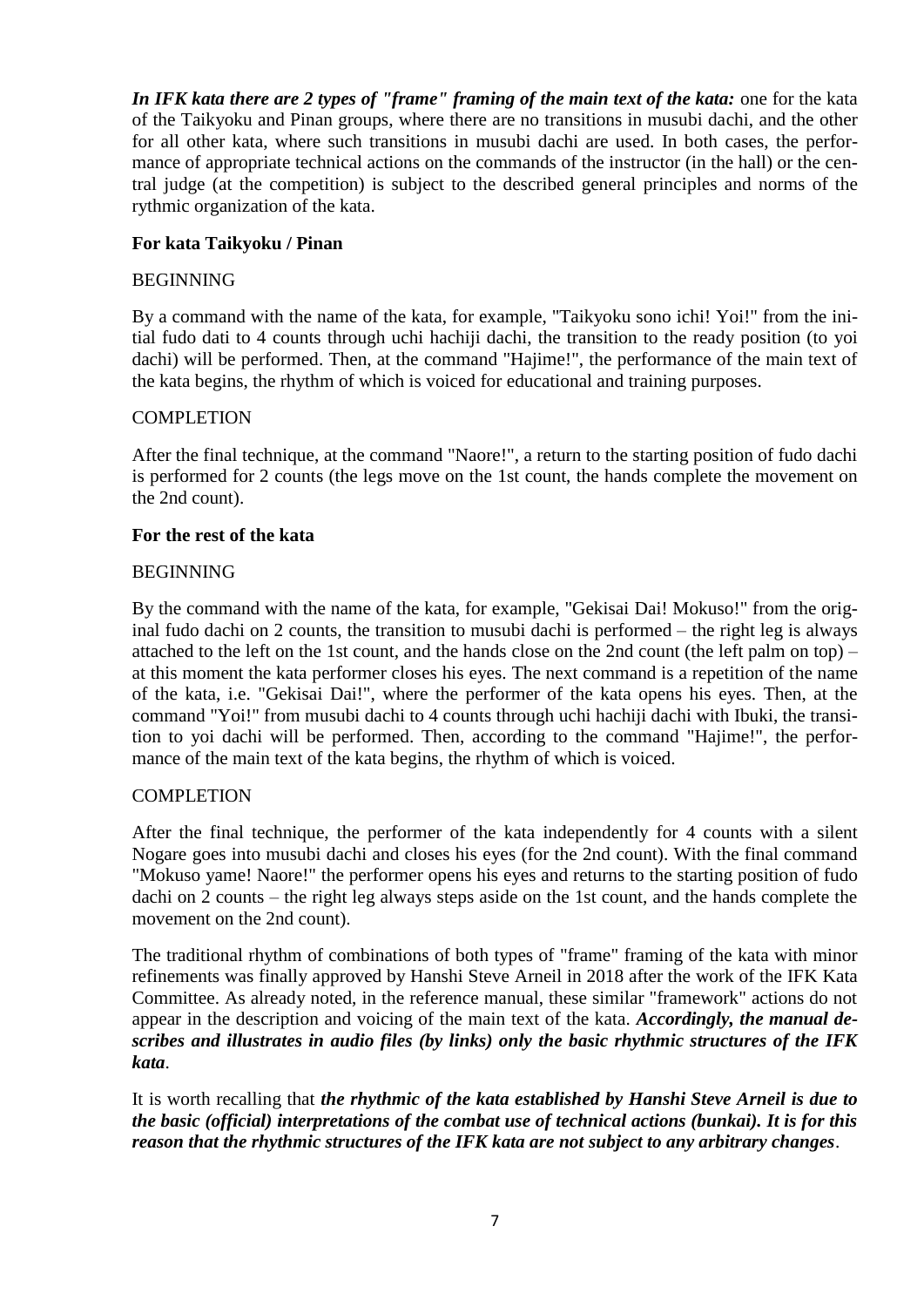Hanshi always explained and showed that different types of karate techniques themselves are multi-functional, that a block can be a blow, a blow is a block, that both blocks and blows can be means of breaking grabbing. Moreover, even the initial phases of karate techniques, which can become starting points for a wide range of defensive and counterattacking actions, potentially have such a multi-functionality. Of course, the characterization of such a deep concept of bunkai, which Hanshi opened our eyes to during the joint work on the mentioned book about the potential resources of kata for self-defense, goes far beyond the modest tasks of the reference manual. They are limited to the temporal and rhythmic aspects of the organization of the IFK kata, which we will focus on further.

The following schematic description of the rhythmic structures of the main and competitive IFK kata (with the exception of the breathing-meditative energy kata Sanchin and Tensho, as well as Ura Taikyoku and Ura Pinan) is a kind of textual "score" of the main technical elements of the kata, organized in combinations and combination groups, or blocks. Voicing such a "score" in the attached audio files is a visual demonstration of an extremely effective and universal method (especially in group work), which was widely used by Hanshi Steve Arneil. It is noteworthy that he used this method not only to master kata, but also for the solid development of any normative components of the IFK Program, including kihon and renraku exercises.

The mental reading of the "scores" of the rhythmic structure of the kata recorded in the text of our reference manual should naturally be based on prior knowledge of the text of the corresponding kata. The examples of rhythmic structures sounding attached to each kata not only demonstrate formal rhythmic relations and proportions, but also illustrate the intonation of semantic accents in technical actions.

Meaningful intonation of the rhythm of the kata gives the integrity of the entire temporal organization of the form, allows you to grasp the individual character of each kata faster and more reliably, firmly memorize the text of the kata as a unique rhythmic-intonation structure (like memorizing a song or dance). Note along the way that in Russia, at exams, meaningful voicing of the rhythm of kata (outside of their execution) is often used as an additional test of the strength of applicants' knowledge, their degree of proficiency in the normative aspects of the IFK Program concerning kata.

In essence, the practice of voiced or mental intonation of kata rhythmic structures refers to the types of mental training that Hanshi Steve Arneil paid the closest attention to and often demonstrated various methods of mental training (in particular, when mastering the normative kihonkata for various belts). We encourage the recipients of this tradition to follow the course laid by our Teacher. We suggest not only reading the materials of the reference manual, but considering them as an area of important mental and meditative practice accompanying the usual physical and technical training.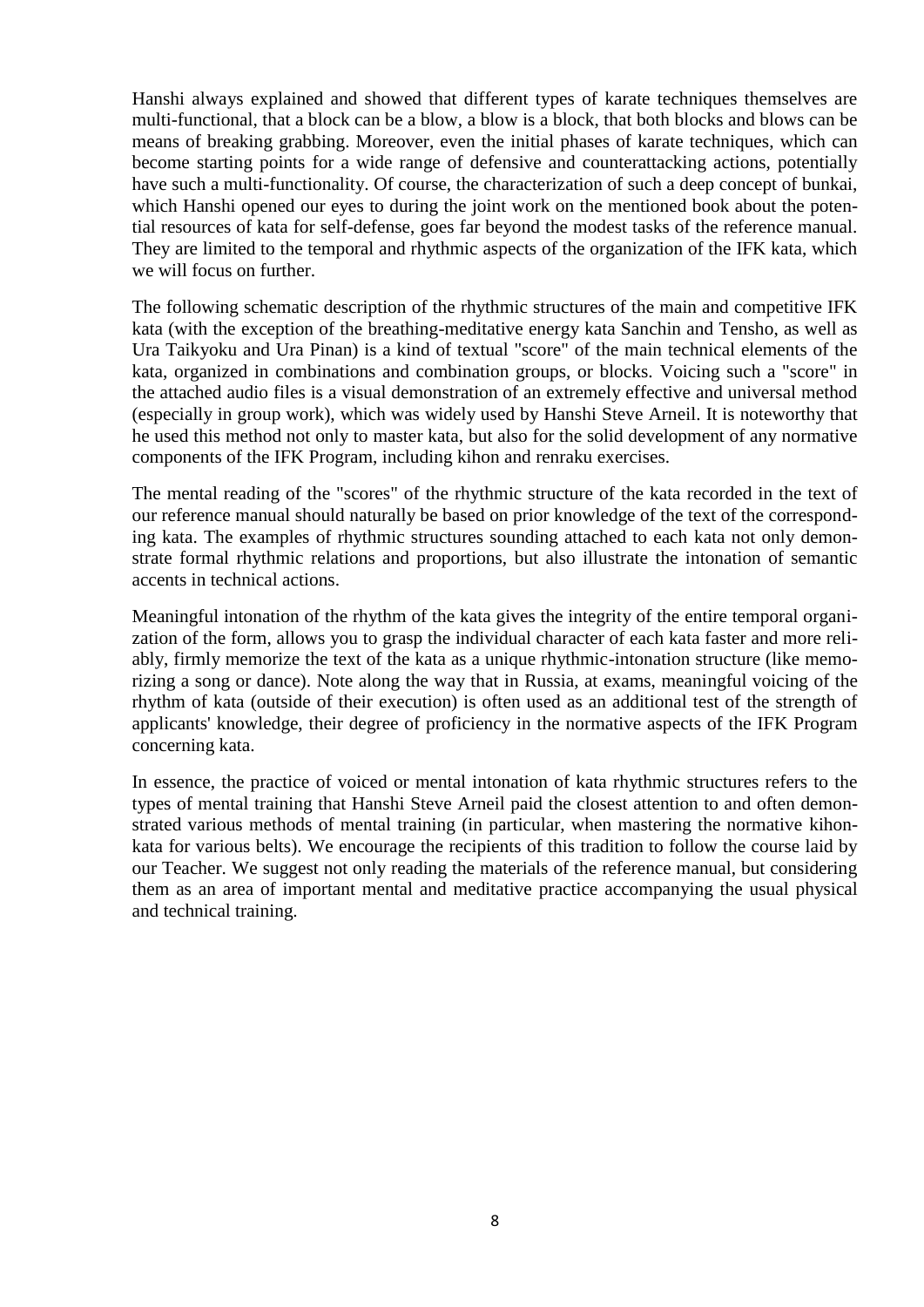### **TAIKYOKU SONO ICHI / NI (20–23 sec)**

In these basic kata, a uniform rhythm is used, but a logical grouping of combinations on short and long "tracks" is obvious with a traditionally simple symmetrical plan of movements.

**Osu, osu; Osu, osu;**

**Osu, osu, osu, Shiа-а!**

**Osu, osu; Osu, osu;**

**Osu, osu, osu, Shiа-а!**

**Osu, osu; Osu, osu;**

*Note along the way that with the correct execution of these kata, the norm of completion in the original fudo dachi is a shift from the starting point along the central axis back by shoulder width.*

**V o i c i n g r h y t h m i c : <https://disk.yandex.ru/d/xPfpVVZ4pm2V5w>**

### **TAIKYOKU SONO SAN (20–23 sec)**

In Taikoku 3, the rhythm varies only on short "tracks", where simple combinations of 2 technical elements (block and release from hand grip) are performed in kokutsu dachi.

**Osu-osu, osu; Osu-osu, osu; Osu, osu, osu, Shiа-а! Osu-osu, osu; Osu-osu, osu; Osu, osu, osu, Shiа-а! Osu-osu, osu; Osu-osu, osu; V o i c i n g r h y t h m i c : <https://disk.yandex.ru/d/lTTQCxNVu3AFlA>**

## **PINAN SONO ICHI (22–25 sec)**

In Pinan 1, in comparison with Taikyoku, the technical arsenal is noticeably expanded (in particular, circular blocks appear), the plan of movements is slightly changed, but the rhythm is not significantly complicated, maintaining a predominantly uniform character.

**Osu, osu; Osu-osu, osu;**

**Osu, osu, osu, Shiа-а!**

**Osu, osu; Osu, osu;**

**Osu, osu, osu, Shiа-а!**

**Osu, osu; Osu, osu.**

**V o i c i n g r h y t h m i c : <https://disk.yandex.ru/d/AtdLxyFe43r7Bg>**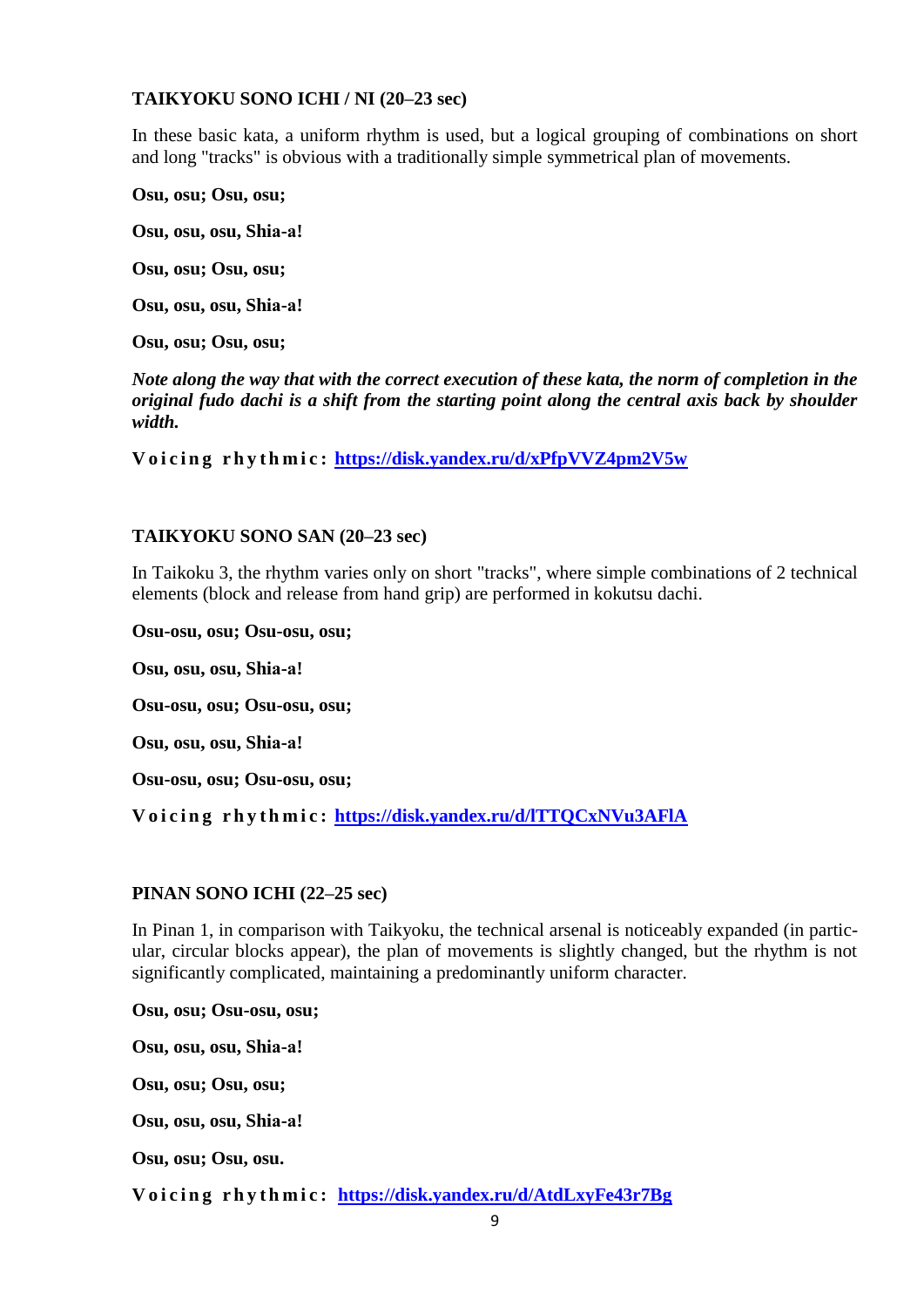#### **PINAN SONO NI (30–33 sec)**

In Pinan 2, the technical aspect of the performance and at the same time the rhythmic structure are significantly complicated. We note the first appearance of kicks, as well as a slow technical action – a forceful imitation of breaking the grip of the hand. In general, this is a transition to a new level of skill. It is noteworthy that back in the 90s, Pinan 2 (by the way, along with Tensho) was included in the list of compulsory kata for black belts, which were determined by lot in the 1st round of competitions. Now these forms are not in the corresponding list, but Pinan 2 presents significant difficulties both technically and rhythmically. At the same time, in the rhythmic structure of the kata, the initial and final combinations, despite the different techniques, have fundamentally the same rhythmic structure, which facilitates the development of a difficult form.

**Osu-osu, osu, osu; Osu-osu, osu, osu;**

**Osu-osu, osu, osu, osu-osu, Shiа-а!**

**Osu, osu; Osu, osu;**

**Osu, osu, osu, ichi-ni-san-shi; Osu, osu, osu.**

**Osu-osu, osu, osu; Osu-osu, osu, Shiа-а!**

*Note that with the correct execution of the kata, the norm of completion in the initial fudo dachi, as in Taikyoku 1 and 2, is also an offset from the starting point along the central axis back by shoulder width.*

**V o i c i n g r h y t h m i c : <https://disk.yandex.ru/d/q1i35INbeK2Fqw>**

#### **PINAN SONO SAN (22–25 sec)**

In Pinan 3, not only the technical arsenal is noticeably expanding (the technique and methods of movement are becoming more complicated, the jump appears for the first time), but the rhythmic structure also appears more diverse.

**Osu, osu—osu; Osu, osu—osu;**

**Osu-osu, osu, osu, Shiа-а!; Ichi-ni.**

**Osu, osu, osu, Osu, osu, osu, Osu, osu, osu, Osu;**

**Osu, Shiа-а!**

**V o i c i n g r h y t h m i c : <https://disk.yandex.ru/d/9LsO4E6DdnuLmw>**

#### **PINAN SONO YON (30–33 sec)**

In Pinan 4, new combinations and rhythmic structures are used, the exact execution of which (as in other cases) is due to the combat purpose of the original techniques. Recall that Pinan 4 is among the compulsory kata for brown and black belts, determined by lot in the 1st round of international competitions.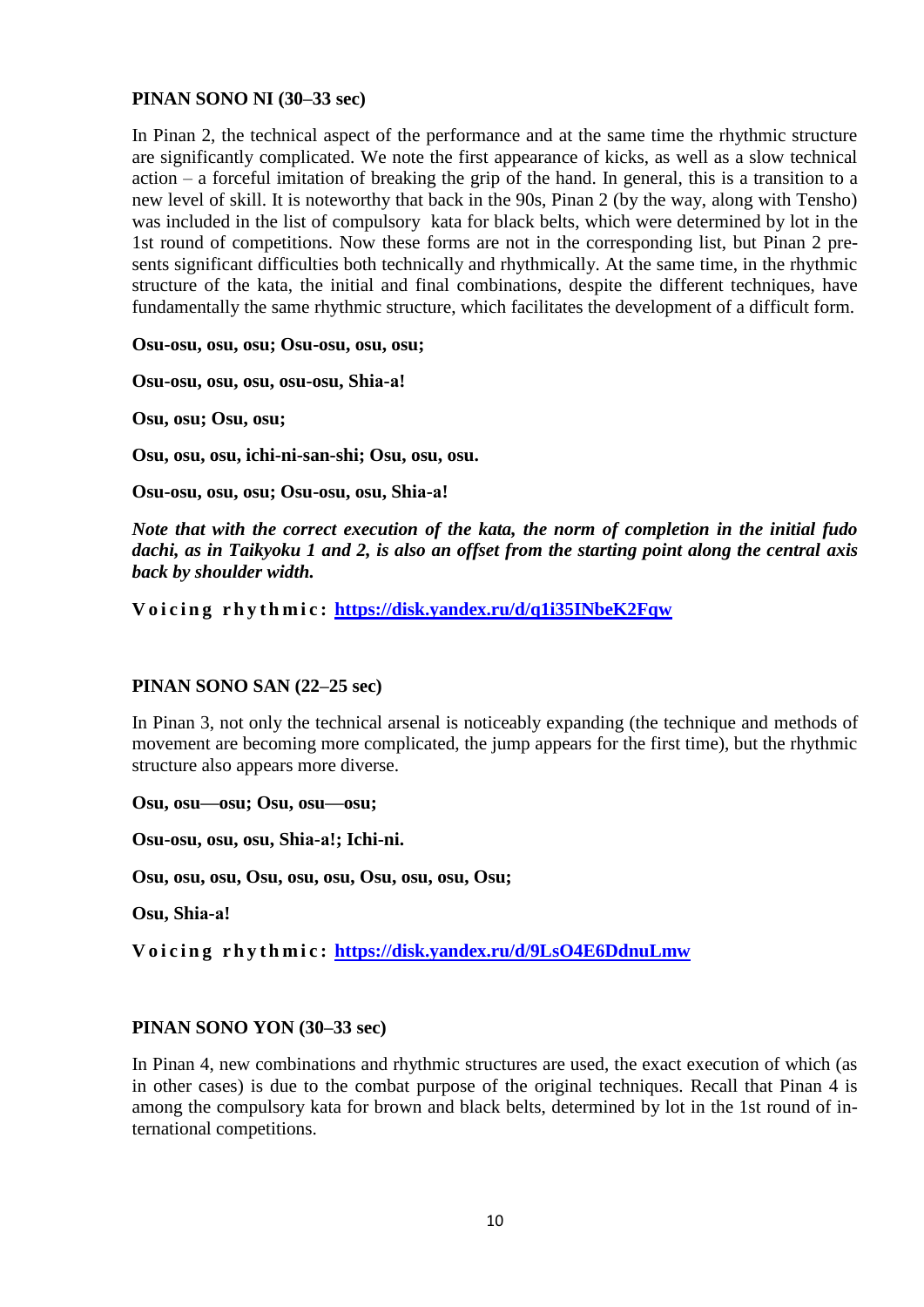**Osu-osu; Osu-osu; Osu, osu.**

**Osu-osu, osu; Osu-osu, osu;**

**Osu-osu, osu, Shiа-а!**

**Ichi-ni-san-shi, (osu) Osu, osu-osu.**

**Ichi-ni-san-shi, (osu) Osu, osu-osu.**

**Osu, osu, osu-osu, Shiа-а! Osu, osu.**

*The parentheses show the emphasis on the forceful movements of the hands when loosening and releasing their grips (before mae-gery).*

**V o i c i n g r h y t h m i c : <https://disk.yandex.ru/d/km6V0gjysm57VQ>**

### **PINAN SONO GO (30–33 sec)**

Pinan 5 completes the kata of his group and is also among the compulsory kata. The original techniques, including those that are difficult to perform, are encoded here. Among them are 2 symmetrical finishing kata combinations with forceful removal of the opponent from balance and throws involving powerful rhythmically uniform movements. In addition (the rarest example!) Pinan 5 includes elements of techniques, the use of which in self-defense is hidden in a unique combination of 3 lightning-fast defensive movements with joined hands. Each movement is just a starting point in self-defense and potentially contains different opportunities for counterattacks. This is a combination before the end of the 1st long "track" with a KIAI (for some reason it is sometimes called a "rose"), which together, by itself, is meaningless.

In the reference manual, for obvious reasons, it is not possible to give detailed explanations of Hanshi. We will limit ourselves to pointing out that the mentioned combination of 3 defensive movements allows you to block dangerous punches and strikes in the face and on the head. After that, from 3 different starting positions of the joined hands in different ways, you can counterattack the face, neck, perform painful techniques on the elbow joint with holding and wringing, as well as twist the opponent's head, breaking the neck. Let us confine ourselves only to this mention of effective, including lethal, combat techniques, which are indicated by a "hint" in the kata, and focus on the actual rhythmic structure of the kata.

#### **Osu-osu, ichi-ni-san-shi; Osu-osu, ichi-ni-san-shi.**

**Osu, osu-osu, osu, Shiа-а!**

**Osu, osu, ichi-ni-san-shi;**

**Osu-osu, osu, osu, Shiа-а!, Osu.**

**Osu, osu, osu; Ichi-ni; Osu, osu, osu.**

**V o i c i n g r h y t h m i c : <https://disk.yandex.ru/d/61EwhtuXEZJ1vQ>**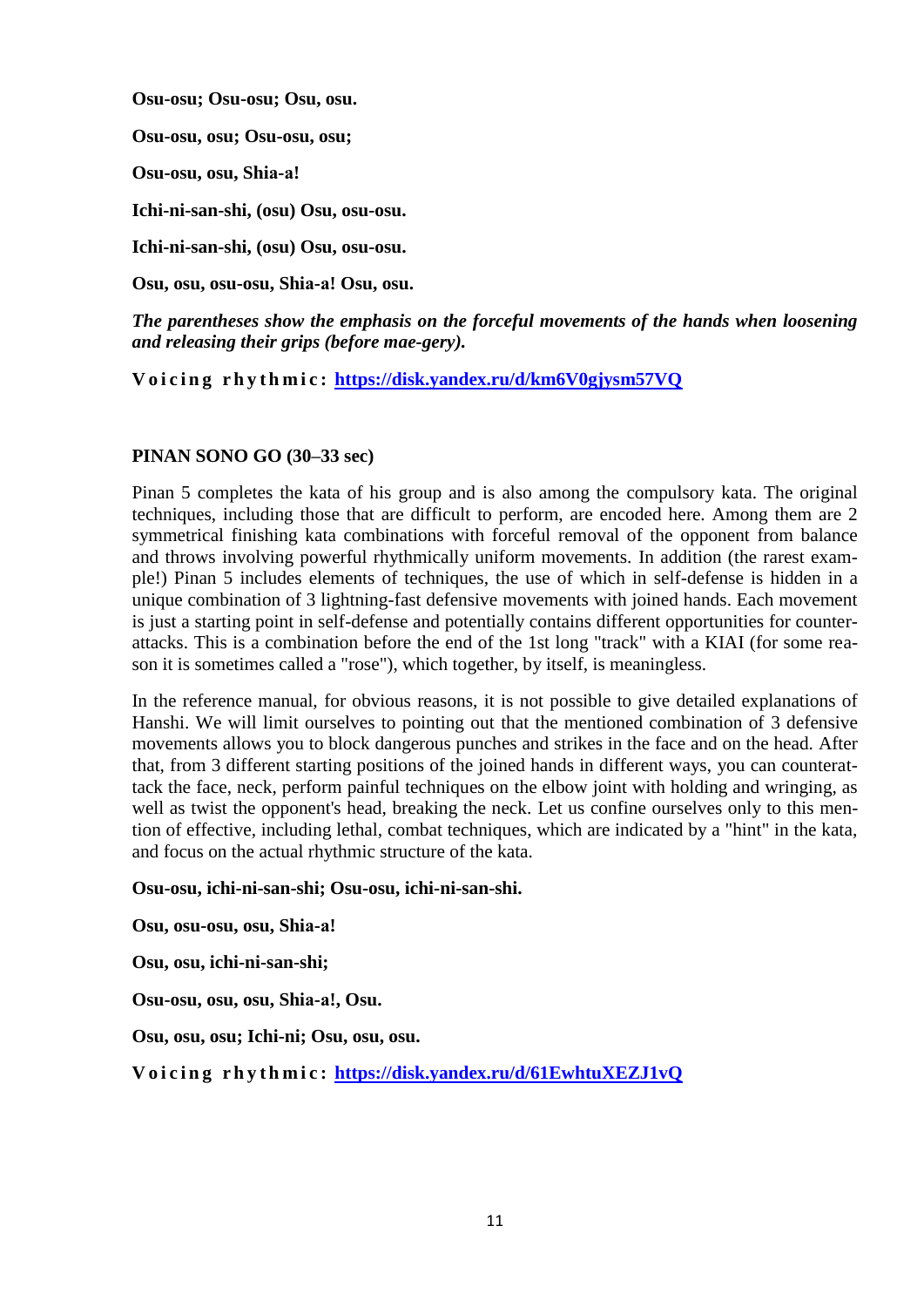### **SANCHIN NO KATA (2 min 14–17 sec)**

Sanchin no kata is a basic breathing, in essence, meditative, energetic kata. It is aimed at generating and controlling bodily strength, developing an ideal balance and controlling the breath itself using its main forms and methods. Breathing has always been revered by the masters as the main "secret" of martial arts, directly related to the development and control of the lower "center of power" (tanden or "warrior chakra"). At the same time, the effectiveness of power movements is ensured by a rigid fit of the legs and synchronization of power breathing with technical actions. In kata Sanchin, the simplest means (the sanchin stance, a simple movement plan, elementary blocks and basic punches) solve the fundamental problems of psychophysical development and self-regulation of fighters. Recall that Sanchin no kata opens a kata group in the IFK Program, where there are transitions to musubi dachi in the "framework" actions.

The rhythm of the kata is due to the wave nature of breathing, regulated with the help of forceful noisy Ibuki breathing and silent Nogare (on slow reverse bends of the arms under the chest with breaths), primarily in slow breathing cycles (both inhales and exhales for 4 counts). At the same time, Sanchin forms the skills of concealed breathing with short impulsive breaths while maintaining tone in balanced positions of power (after chudan tsuki before uchi-uke with the transition to the position of morote uchi-uke), as well as the ability to perform technical actions in the fast phases of inhalation (uchi-uke when turning back and forward again), as well as in the fast phases of holding exhalation (fast circular blocks mae mawasi-uke performed with waste in sanchin dachi ). Of course, these features of respiratory control in Sanchin no kata cannot be fixed in a schematic reproduction of the identical or typical rhythmic structure of the kata in the combined relation. Note that movements and turns in sanchin dachi are fast, and hand movements are mostly slow (except for fast circular blocks and double grips with reversals under the chest). As a result, the main technical actions are carried out on the spot in sanchin dachi and only circular blocks are carried out with waste back to sanchin dachi.

The specificity of the breathing-energy, meditative nature of the kata excludes a visual representation of its rhythmic structure without sufficiently detailed explanations and does not need to be voiced separately from the technique. Meanwhile, *the very principles of rhythmic organization, based primarily on an ordered wave rhythm of breathing*, in relation to typical technical actions should be indicated. Their essence boils down to the following.

All techniques coordinated with Ibuki forceful noisy breathing are performed at a slow pace for 4 counts (i.e. last 4 seconds). These include all power techniques: morote uchi-uke, uchi-uke after tsuki without reversing the other hand, performed after an intermediate rapid shallow inhalation, with a return to the position of morote uchi-uke, 3 types of tsuki (gyaku, oi, kake), 3 morote nukite in the final combination of kata, the final phases of 2 mae mawasi-uke (morote shoteiuchi). All slow reversible hand bends to the chest on silent breaths (the Nogare principle) with moderate concentration are also performed on 4 counts. A fast basic uchi-uke with a reverse on 180° turns back is performed with normal concentrations simultaneously with a fast noisy inhalation for 1 count. Just as quickly and noisily, starting reversals of both hands are performed on 1 count (before morote nukite), simulating a sharp attraction of the opponent to himself after a preliminary quick capture of the gate of his clothes. Note along the way that in self-defense, such a sharp jerk on oneself can be accompanied by damage to the cervical vertebrae of the opponent, and his face will be smashed against the exposed forehead of the defender if he loses balance. In general, the value of Sanchin no kata for self-defense as a basic breathing technique is not so much in specific combat techniques as in the formation of body armor and strengthening the body as a weapon.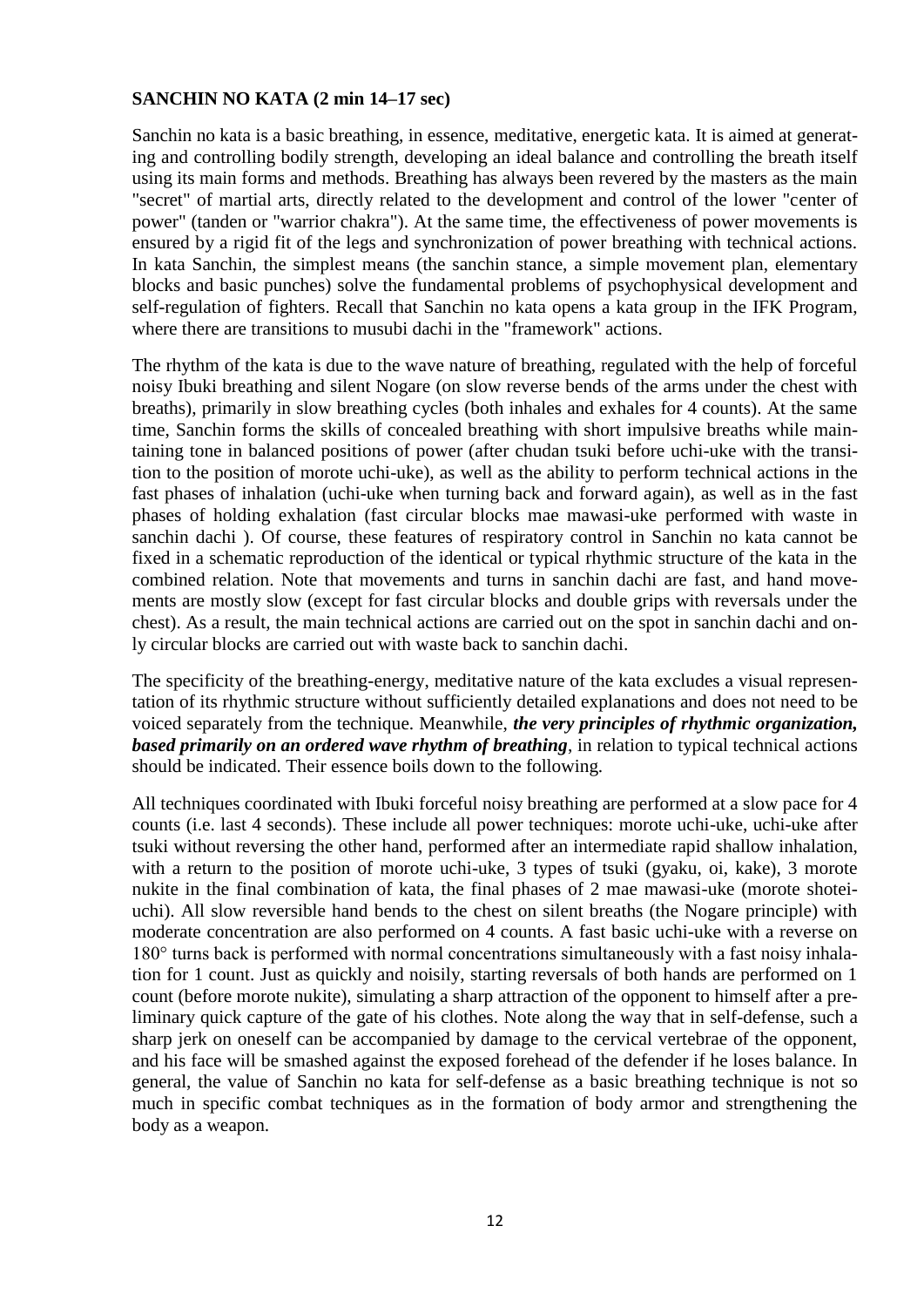#### **GEKISAI DAI (47–50 sec)**

Gekisai Dai presents a small, but quite working arsenal of basic techniques. At the same time, for the first time, the principle of combining contrasting modes of performing technical actions – fast, impulsive explosive combinations and slow movements with Ibuki power breathing and directed energy control is very clearly shown in IFK kata. In essence, the principles of mainly high-speed kata of the Pinan group and the basic meditative breathing kata Sanchin are combined here. The ability to control both modes of operation, switching speeds, accompanied by changes in the state of mind is the basis of a fighter's spontaneous adaptability to unpredictable circumstances. Mastering Gekisai Dai creates conditions not only for the improvement of basic techniques, but also for the development of psychotechnics, laying the foundation for the psychophysical self-regulation of the fighter. The actual rhythmic structure of the kata is structurally simple and visual due to the principles of periodicity and symmetry in its organization.

**Osu, osu, osu; Osu, osu, osu.**

**Ichi-ni-san-shi with Ibuki, Ichi-ni-san-shi with Ibuki, Ichi-ni-san-shi with Ibuki.**

**Osu, osu-osu, osu-osu, osu, Shiа-а!**

**Ichi-ni-san-shi with Ibuki, Ichi-ni-san-shi with Ibuki, Ichi-ni-san-shi with Ibuki.**

**Osu, osu-osu, osu-osu, osu, Shiа-а!**

**Osu, osu, osu.**

**V o i c i n g r h y t h m i c : <https://disk.yandex.ru/d/nJmf7rl7LRkjVw>**

## **YANTSU (1 min 2–5 sec)**

Yantsu is an original kata in character, richness of technical arsenal and variety of rythmic. In the IFK, it is among the compulsory kata for black belts. Here, too, the principle of contrast between explosive speed combinations and slow power movements is clearly manifested. However, the latter are not performed with a power Ibuki, but with a silent Nogare. It is noteworthy that the short, like a shot, Kiai here are not at the final point of the high-speed combinations of 3 tsuki performed at 3 levels, but focus in the middle of the series, marking blows to the face. These high-speed combinations of 3 elements should practically be performed in a short "queue" for 1 second (as well as typical basic bundles of 2 elements).

Yansu is distinguished by the extensive use of narrowly supporting stances (musubi dachi and especially nekoashi dachi, including sliding waste into this stance from a long distance), punches and blocks in open hand positions. The movement plan demonstrates an active change of distance – combination attacks in 3 directions (forward, right and left) with retreats and with a constant periodic return to the starting point, until the end of the kata. For an accurate return to the starting point, it is necessary to strictly observe the proportions of the stances, especially the nekoashi dachi and the exact length of the movements when moving forward and backward. In the rhythmic structure of the kata as a whole, the principle of mirror symmetry dominates (in movements, in combinations, in repeatable elements). This makes it much easier to memorize the text of the kata and the entire harmonious rhythmic structure.

**Osu-osu, osu, osu, osu-osu; ichi-ni-san-shi, ichi-ni-san-shi, ichi-ni-san-shi.**

**Osu, osu, osu-osu; ichi-ni-san-shi, ichi-ni-san-shi.**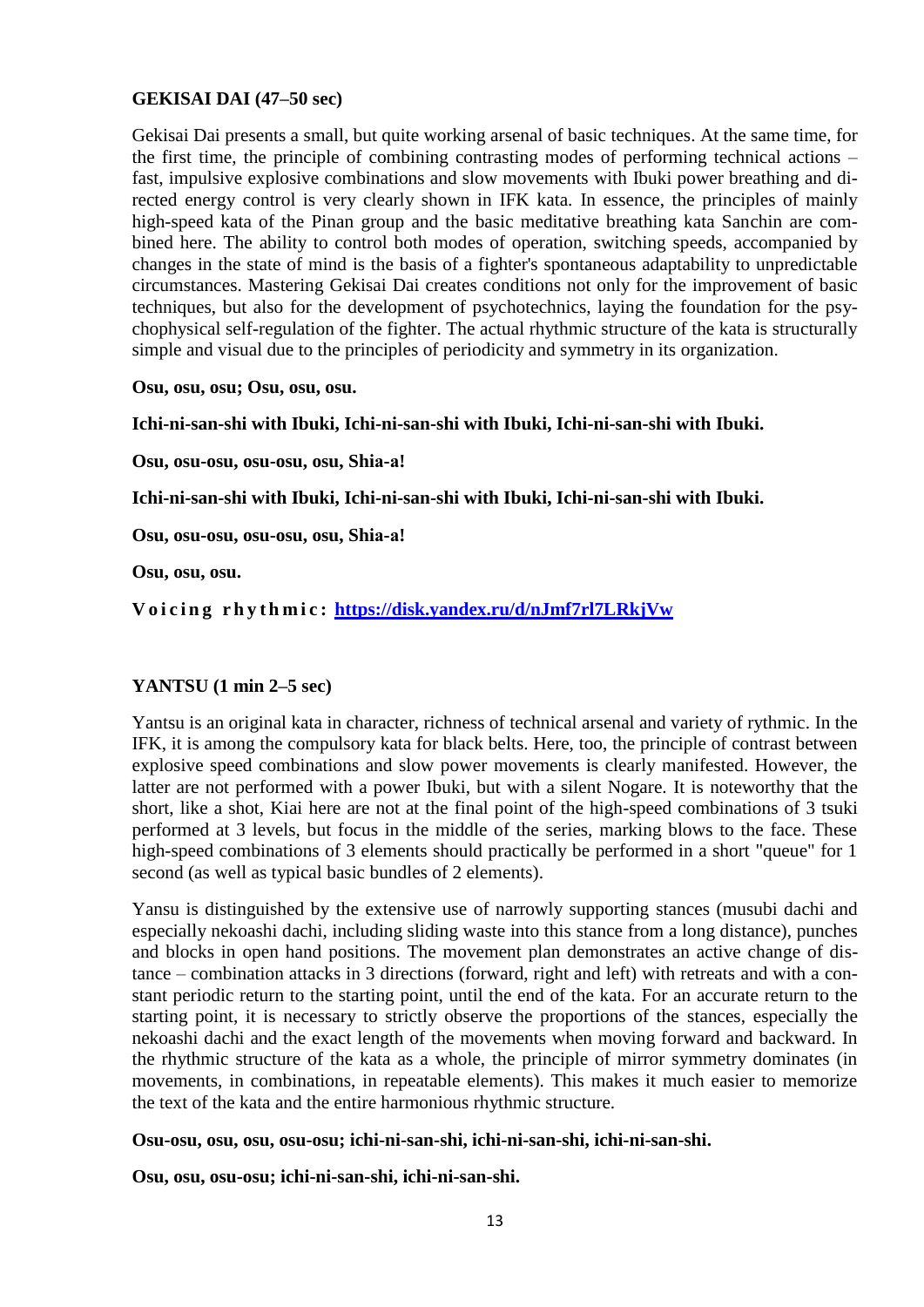**Ichi (intermediate short transition to the starting musubi dachi with shotei-uke).**

**Osu, osu, osu-osu; ichi-ni-san-shi, ichi-ni-san-shi.**

**Ichi (a short transition to musubi dachi with a right turn), ichi-ni-san-shi (shotei-uke).**

**Osu-Shiа!-osu, osu, osu, osu-osu; ichi-ni-san-shi, ichi-ni-san-shi.**

**Ichi (a short transition to musubi dachi with a left turn), ichi-ni-san-shi (shotei-uke).**

**Osu-Shiа!-osu, osu, osu, osu-osu; ichi-ni-san-shi, ichi-ni-san-shi.**

**Ichi (with a right turn on the central axis of the kata with a transition to the original starting musubi dachi), ichi-ni-san-shi (shotei-uke).**

**V o i c i n g r h y t h m i c : <https://disk.yandex.ru/d/em06Zauv3nx4UQ>**

### **TSUKI NO KATA (36–39 sec)**

In accordance with the name, powerful penetrating blows are used here (primarily in seiken positions, as well as nukite). Two defensive techniques in the middle and at the end of the kata (short, as in Sanchin kata, uchi-uke and morote uti-uke / gedan-barai) are performed slowly, with power, but with Nogare. A special feature of the kata is the high-speed series of 3 tsuki, partly similar to Yantsu, but with a different combination of 3 levels. Unlike Yantsu, it is completely performed on 1 Kiai in 1 sec. The kata ends with a fast circular block – mae mawashi-uke and morote shotei-uchi with Ibuki. The rhythmic structure in the first half of the kata is simple, characterized by a generally measured rhythm, compositional and rhythmic symmetry. However, in the second half of the kata, the rhythm is complicated by original combinations. Recall that Tsuki no kata is also among the compulsory kata for black belts. In a sense, she embodies the fighting spirit and destructive power of Kyokushin.

**Osu-osu, osu, osu, osu, osu, osu-osu.**

**Osu-osu (turn into left sanchin dati), ichi (step into the right sanchin dati), ichi-ni-san-shi (right short uchi-uke), osu-osu;**

**Osu, osu, osu, osu, Shiа-а!, osu–osu, osu.**

**Ichi-ni-san-shi, ichi-ni-san-shi, Shiа-а-а! (fast mae mawasi-uke-) Ichi-ni-san-shi with Ibuki (morote shotei-uke).**

**V o i c i n g r h y t h m i c : <https://disk.yandex.ru/d/QDACG6MZqfCFPQ>**

#### **SAIHA (43–46 sec)**

Saiha is one of Hanshi Steve Arneil's favorite kata, which has become a symbol of IFK. It is distinguished by a non-standard (at first zigzag) plan, plastic movements similar to zenkutsu and kiba dachi, but without fixing the stances. The "wave" rhythm of movement is noticeable in Saiha, embodied in original combinations with interesting bunkai. Self-defense techniques are described in sufficient detail in the 6th volume of the Russian educational and methodological manuals for the 1st Dan program. Their characteristics go beyond the scope of the topic of the reference manual. Along the way, we note only the case of deliberate (deceptive) averting of the gaze from the opponent who captured the hand with an attempt to unbalance (3 initial combina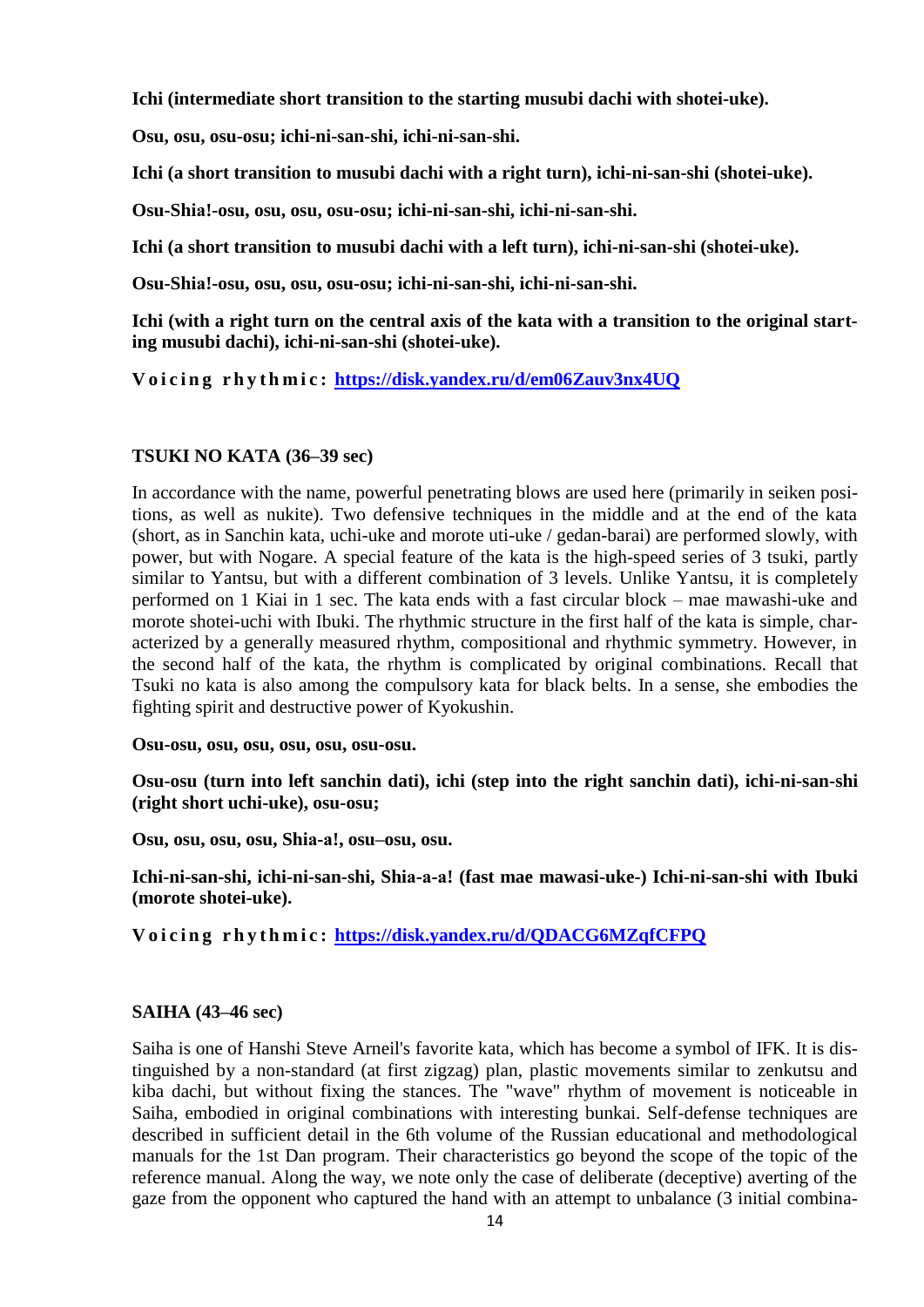tions), which is unique for the IFK kata. When approaching without resistance with the enemy, the gaze is initially turned aside, but immediately followed by a turn of the head (with the capture of the fist) with an unexpectedly sharp release from the grip (movement of the elbow upward) and a powerful explosive counterattack. These are the "osu-osu" elements in the scheme. This kind of contrast of slow, force-controlled movements (Nogare breathing) with active, fast explosive actions underlies most combinations. Saiha worthily completes the list of 5 kata compulsory for black belts.

Despite the non-standard nature of Saiha kata, its rhythmic structure, due to the mirror symmetry of most repetitive combinations, is simple, logical and harmonious. Initially, 3 combinations of the same techniques and rhythm are performed (the 2nd mirror, the 3rd repeats the first), then 3 different combinations are combined in pairs as mirror. In the 3rd pair combination with Kiai, an additional accent can be introduced before the shout ("(osu-)Shia-a-a!") to control the removal of the arm above the head (release from the grip on the shoulders from behind) even before turning 180°. This is followed by an original completion in technical and tactical terms ("Osu, Ichi-nisan-shi;") with the final (incomplete) quick mae mawashi-uke with the final morote shotei-uchi with Ibuki.

**Ichi-ni-san-shi, osu-osu, osu;**

**Ichi-ni-san-shi, osu-osu, osu;**

**Ichi-ni-san-shi, osu-osu, osu.**

**Ichi-ni-san-shi, osu;**

**Ichi-ni-san-shi, osu.**

**Osu-osu, Ichi-ni-san-shi;**

**Osu-osu, Ichi-ni-san-shi.**

**Osu, (osu-)Shiа-а!, osu-osu;**

**Osu, (osu-)Shiа-а!, osu-osu;**

**Osu, Ichi-ni-san-shi; (quick mae mawasi-uke-) ichi-ni-san-shi with Ibuki (morote shoteiuke).**

**V o i c i n g r h y t h m i c : <https://disk.yandex.ru/d/bJ9KJndIhsHKMg>**

#### **TENSHO (2 min19–23 sec)**

Tensho is Masutatsu Oyama's favorite kata and the "visit card" of the original Kyokushin in various variations of the founder of the school. The kata has a huge potential for self-defense and psychophysical self-regulation. This is a breathing complex comparable to kata Sanchin, but much more complicated in terms of breathing methods and technical arsenal. In the IFK Program, Tensho is performed slowly with power, mainly with Ibuki, but Oyama also practiced a high-speed breathing variant for combat – Tensho Kenka, which was additionally (outside the Program) taught by Hanshi Steve Arneil.

Like Sanchin kata, Tensho does not need to record the rhythmic structure and its voicing, because it is an organized cyclic process with fundamentally the same 3 groups of combinations. The main actions are performed 3 steps forward in sanchin dachi – first with the right hand, then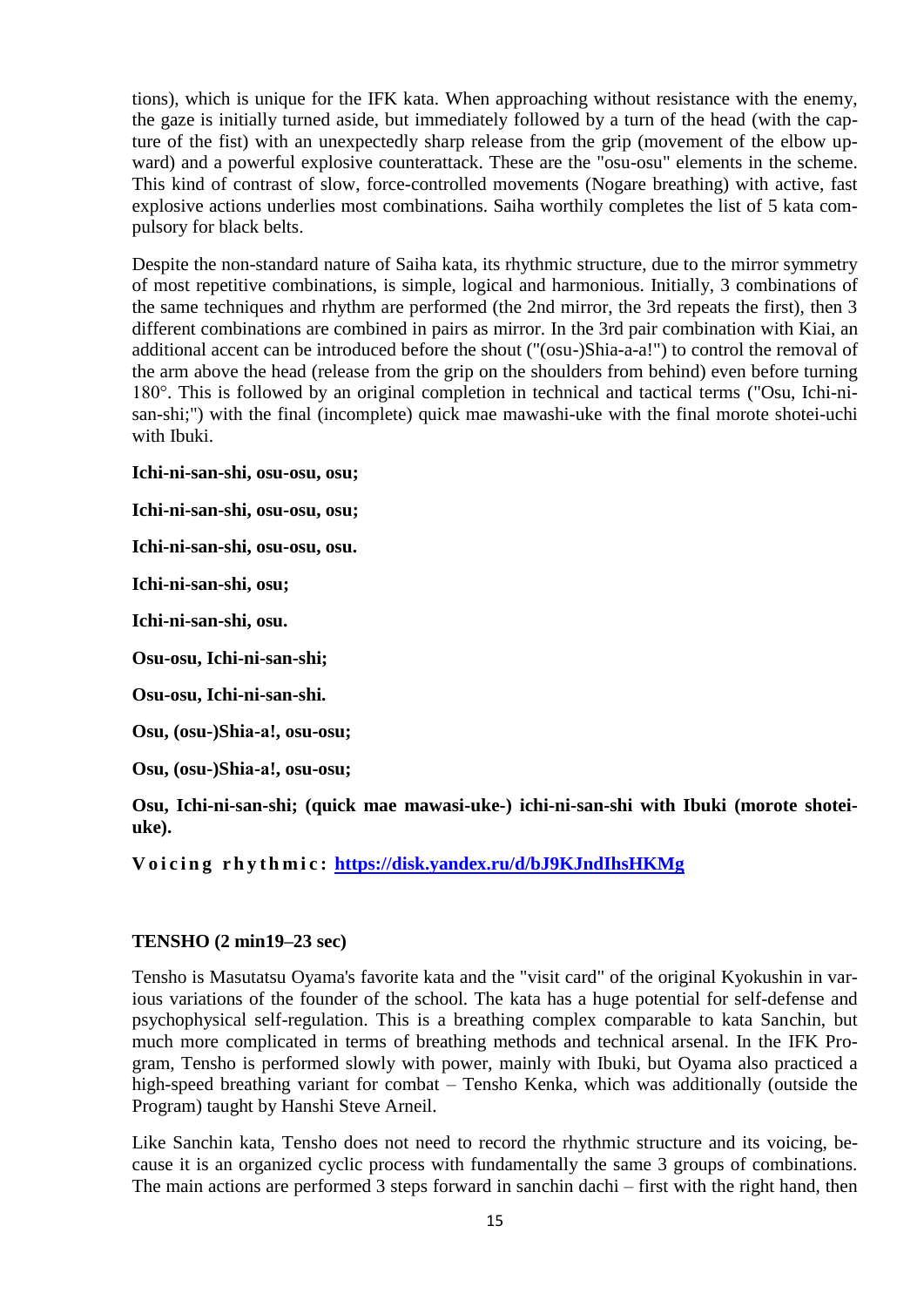with the left, then with both hands. In the arsenal of techniques, in addition to the standard morote uchi-uke (first with Nogare, then with Ibuki), tensho coverings (uchi and soto), cutting and penetrating blows of shuto and shotei, koken blocks-blows are used. The completion of Tensho is similar in type to kata Sanchin, but other techniques are used in similar combinations. These are 3 repetitive combinations on the spot with double strikes to the neck, with pulling the opponent by the neck or clothes with a wrestling grip (with straightened index fingers) and followed by a morote nukite into the stomach). In the end, on the way back to sanchin dachi, 2 fast mae mawasi-uke with standard morote shotei-uchi with Ibuki are performed (just like in kata Sanchin).

The rhythmic structure of Tensho that interests us is cyclical in general. In the 3 main combination groups, both tensho coverings designed for upper limbs or neck grabs are performed at a moderate pace (for 2 counts) on one portion of inhalation, followed by slow techniques in the position of shotei with Ibuki, koken techniques with slow inhalation (for 4 counts) in combination with shuto uchikomi and shotei-uchi (both techniques with Ibuki). In the 3 final repetitive combinations, short double strikes to the neck are performed quickly (by 1 count), and the opponent's pulling and morote nukite are performed slowly by 4 counts. As in kata Sanchin, in the rhythm of the 3 compositional cycles of Tensho and in the final combination block, the "wave" principle of breathing dominates, acting in different tempo modes – mainly in slow, but also in moderate tempo. Examples of a moderate pace (for 2 counts) are tensho coverings, as well as semicircular movements after shotei-uchi jodan – down while holding the exhalation and then with a reverse under the chest with a noisy inhale, after which the slow pace of Ibuki naturally resumes.

### **GEKISAI SHO (48–50 sec)**

According to the type, Gekisai Sho is fundamentally identical to Gekisai Dai. The same contrast of explosive combinations and slow movements with the power breathing of Ibuki and the skills of free speed switching, the same conditions for improving basic techniques and developing meditative psychotechnics, which is the foundation of the psychophysical self-regulation of the fighter. Despite the fact that in Gekisai Sho technical actions are more diverse and complicated, this is not yet the top kata. Note that at the beginning there is a zigzag movement plan similar to kata Saiha. A characteristic feature of the 3 initial combinations with Ibuki is the execution of 2 technical elements for one powerful exhalation (for 3 counts of haito uchi-uke, for the 4th count of shuto gedan-barai). The rhythmic structure of Gekisai Sho is simple and clear thanks to the principles of periodicity and symmetry.

**Osu-osu, osu-osu, osu; Osu-osu, osu-osu, osu.**

**Ichi-ni-san, shi with Ibuki; Ichi-ni-san, shi with Ibuki; Ichi-ni-san, shi with Ibuki.**

**Osu, osu-Shiа-а!, osu, osu; ichi-ni-san, shi.**

**Osu, osu; Osu, osu; Osu, osu; osu-Shiа-а!; ichi-ni-san-shi.**

**Ichi-ni-san; (fast mae mawasi-uke-) ichi-ni-san-shi with Ibuki (morote shotei-uchi).**

**V o i c i n g r h y t h m i c : <https://disk.yandex.ru/d/FCZoczJvuZBt3w>**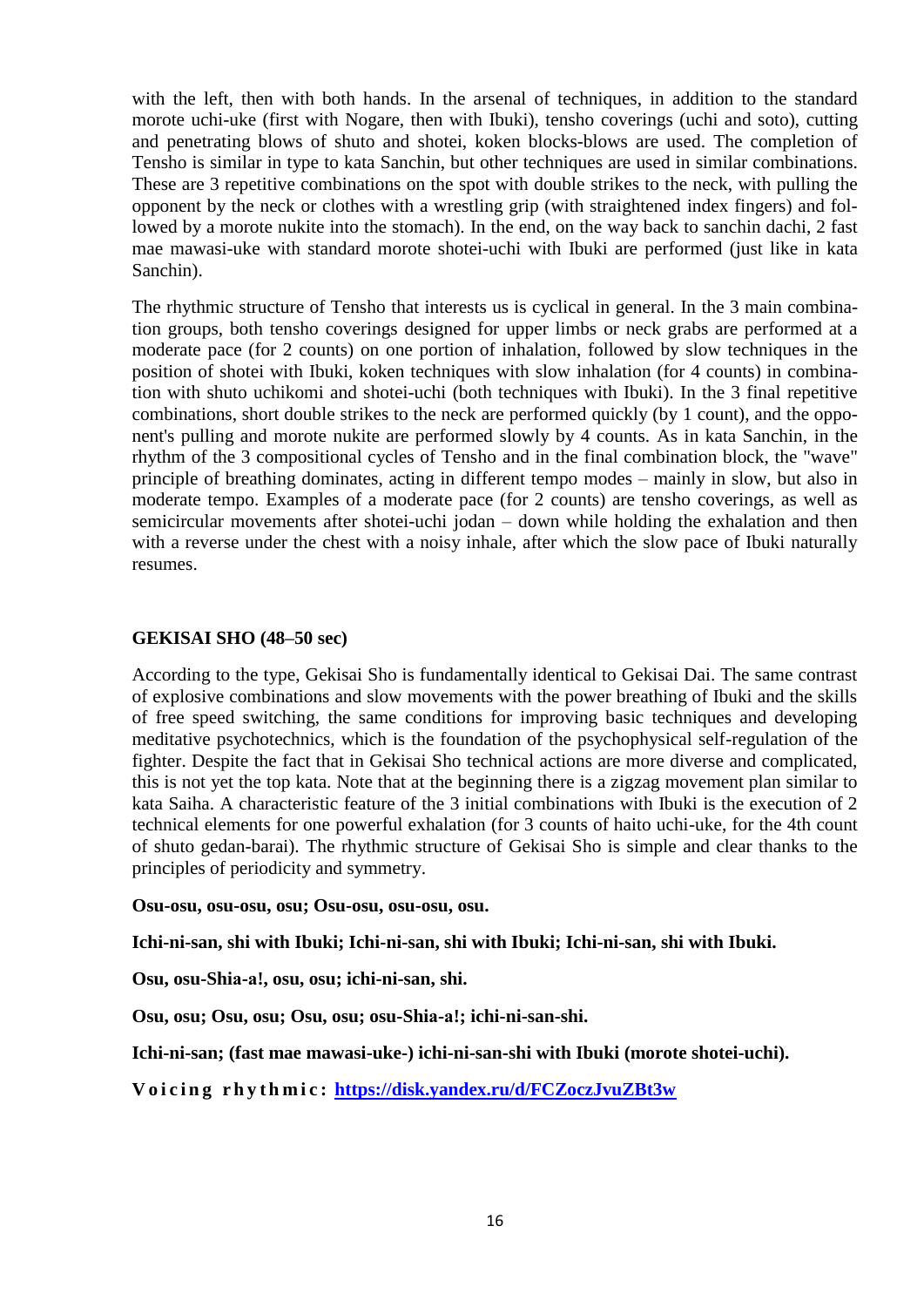## **KANKU DAI (1 min 40–45 sec)**

Kanku Dai is the first top kata in the IFK Program. The historical predecessor of this form served as a source for the development of the kata of the Pinan group. Indeed, there are many similar combinations in Kanku Dai, although there are many other original technical actions. A distinctive feature of Kanku Dai is a short meditation "Contemplation of the Sun, Sky or Infinity". In kata, it is symbolically expressed by looking through the opening of the open palms raised slightly above the head (turned up at 45°) with the index fingers closed in a triangle and the thumbs extended to the sides. Such a contemplative position of the hands in the graphic image has been established in the Kyokushin karate tradition as a multi-valued universal meditative symbol "Kanku". The "Kanku" position, held for 5 seconds (5 counts), opens the kata and repeats (approximately at the beginning of the last third of the text of the kata) before the final extended group of identical combinations performed in different directions.

Kanku Dai is the longest predominantly high-speed kata of the IFK, consisting of many repetitive, including mirror combinations. Due to this, the compositional and rhythmic structure of the kata, with all its diversity, is quite logical, harmonious and accessible for mastering.

### *Meditation*

**Ichi-ni** (smooth connection of fingers to the "Kanku" position at the bottom), **ichi-ni-san-shi** (smooth lifting of the hands up along rounded trajectories and gazing through the "Kanku" upwards at 45° – the beginning of meditation), *ichi-ni-san-shi-go* (symbolic brief meditation), **ichini-san-shi** (with a distinct opening of the fingers, lowering the hands along the same rounded trajectories with a strike of the right shuto on the left palm is a transition from a meditative state to a fight).

**Osu, osu, osu-osu, osu-osu; osu, osu, osu-osu, osu.**

**Osu-osu, osu, osu-su; Osu-osu, osu, osu-su.**

**Ichi-ni-san-shi, osu, osu, osu; Ити-ни-сан-си, osu, osu, osu.**

**Osu, osu-osu, osu, Shia-a!; Osu, osu-osu, osu, Shia-a!**

**Osu, osu, osu; Osu, osu, osu, osu.** 

**Ichi-ni-san-shi, osu, osu, osu; Ити-ни-сан-си, osu, osu, osu.**

**Osu, ichi-ni-san-shi, , osu, osu, osu, , osu, osu, osu-osu.**

*Медитация (повтор)*

**Ichi-ni, ichi-ni-san-shi,** *ichi-ni-san-shi-go***, ichi-ni-san-shi.**

**Osu, osu, osu, osu-osu; Osu, osu, osu, osu-osu; Osu, osu, osu, osu-osu; (2 steps) Osu, osu, osu, osu-osu.**

**Osu, osu-osu; Osu, osu-Shiа-а!**

**V o i c i n g r h y t h m i c : <https://disk.yandex.ru/d/DcTb5Rz2CmDakQ>**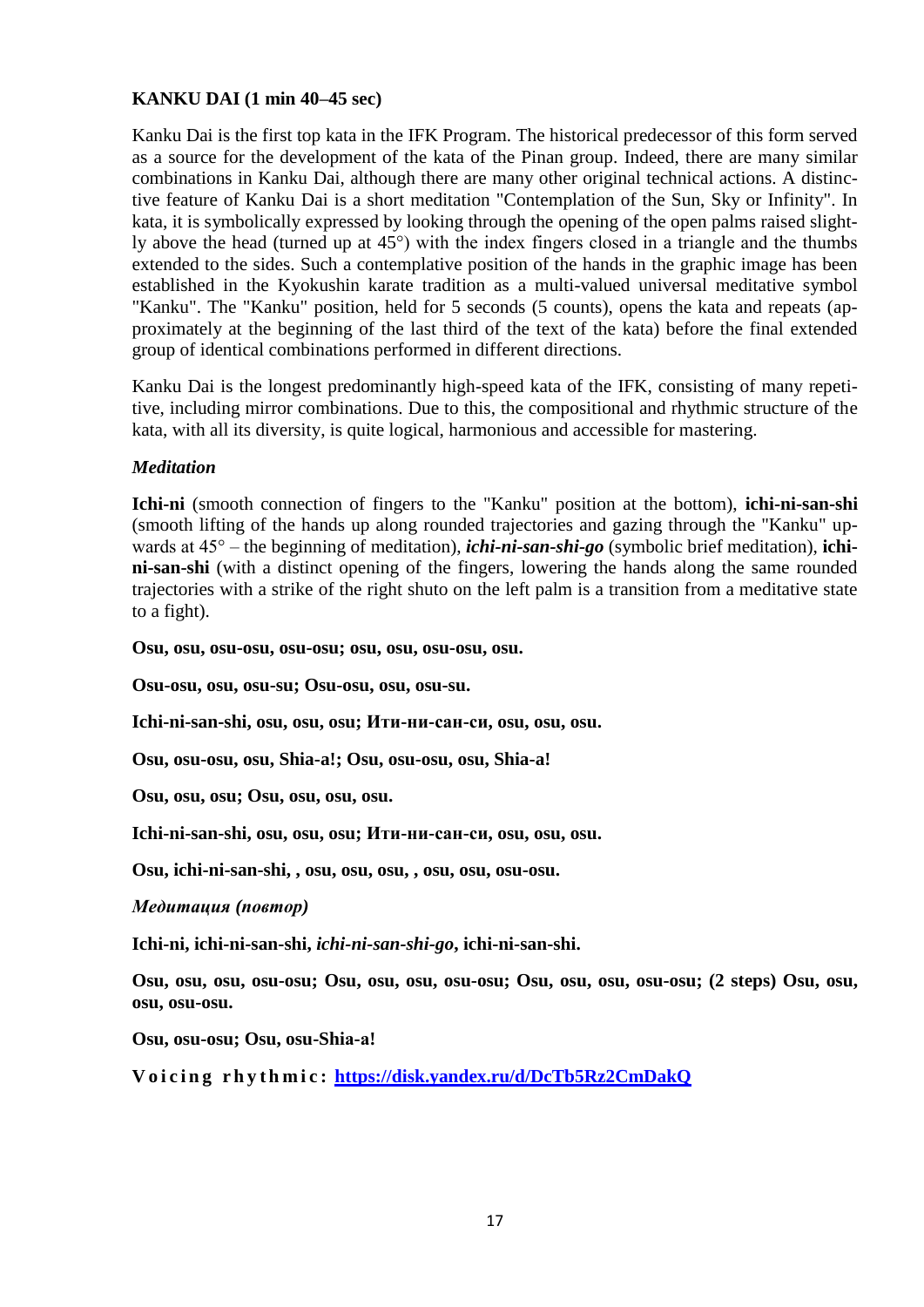#### **SEIENCHIN (1 min 24–27 sec)**

Seienchin is the top kata, which differs significantly in character and arsenal of techniques from Kanku Dai. This is also an extended and energy-intensive form. According to the type of contrast of slow (with Nogare) and fast movements, according to the zigzag plan of movements (at the beginning) Seienchin is closer to kata Saiha and Gekisai Sho. Seienchin contains an extensive arsenal of original techniques that require high skill and maturity. This is, for example, the initial method of countering the choking grip with fingers by the throat, a complex wrestling throw (kataguruma in the middle of the kata, performed in kiba dachi), an anticipatory elbow strike in the solar plexus (mae hiji-ate) when trying to wrap the body in front with a simultaneous buttock strike in the groin of the opponent clasping the body from behind, as well as the final kata jumping kick on the retreat. It is curious that the kataguruma throw ("windmill") is presented in Seienchin in an aesthetic, but in a very conditional stylized form, far from reality. It is possible that this is one of the examples of frequent "secrecy" by masters of techniques that were revealed only to selected students. It is noteworthy that Seienchin, along with kata Saiha and Sushiho, was among Hashi Steve Arneil's favorite kata.

With all the non-standardness of Seienchin and the technical difficulties of performing combat techniques, the rhythmic structure of the kata is quite rational and transparent. It implements proven mnemonic principles and available methods of form structuring. Small and large combinations are repeated or reproduced in mirror versions. On this basis, technical actions are combined into large groups, combination blocks on certain axes of movement.

#### **Osu-osu, ichi-ni-san-shi, ichi-ni-san-shi; Ichi-ni-san-shi, ichi-ni-san-shi.**

**Osu-osu, ichi-ni-san-shi, ichi-ni-san-shi; Ichi-ni-san-shi, ichi-ni-san-shi.**

**Osu-osu, ichi-ni-san-shi, ichi-ni-san-shi; Ichi-ni-san-shi, ichi-ni-san-shi.**

**Osu, osu, osu-osu.**

**Ichi-ni-san-shi, osu, osu.**

**Ichi-ni-san-shi, osu, osu.**

**Ichi-ni-san-shi, ichi-ni-san-shi; osu, Shiа-а!**

**Osu, osu-Shiа-а!, osu-osu; osu, osu, osu;**

**Osu, osu-Shiа-а!, osu-osu; osu, osu, osu.**

**Osu, osu, Ichi-ni-san-shi with Ibuki.**

**V o i c i n g r h y t h m i c : <https://disk.yandex.ru/d/vnM67qmew7GBxg>**

#### **SUSHIHO (1 min 15–20 sec)**

Sushiho is one of the longest and most energy-intensive top kata of the IFK. With a comparatively simple cross-shaped plan of movements in kata, due to the long "tracks", a significant space of action is covered. There are no rare, exotic techniques in Sushiho, but there are a lot of original and fairly simple combat techniques and combinations, including advanced attacks, locking blocks (including double ones), interesting practical ways of breaking grapples, grabs and throws. At the same time, the rhythmic structure of the kata is quite logical and accessible to memorization, since it is based on universal principles of unification (repetitions of combina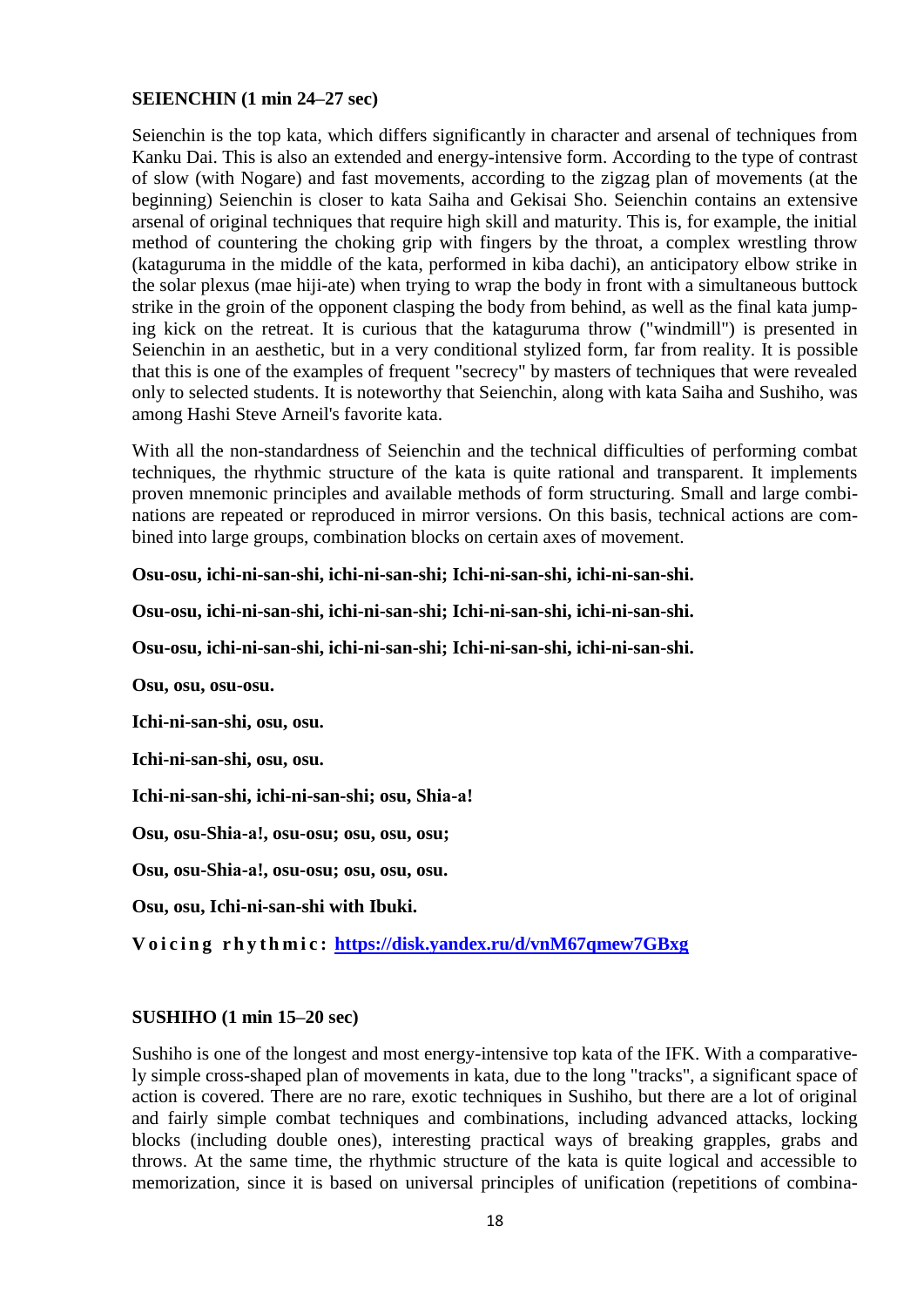tions, the use of mirror variants), subordinated to technical and tactical expediency and compositional norms.

**Osu, osu, osu, ichi-ni-san-shi; ichi-ni-san-shi, osu-osu, ichi-ni-san-shi, osu-osu.**

**Osu, osu; osu, osu; osu, osu; osu, osu; osu–osu–Shiа-а!, osu.**

**Osu, osu-osu; Osu, osu-osu; Osu, osu-osu; Osu, (transition) osu, Osu, (transition) osu, osu, Shiа-а!**

**Osu, osu-osu, Osu; osu-osu, Osu; osu-osu, Osu; ichi-ni-san-shi, osu, osu, osu; ichi-ni-sanshi, osu.** 

**Osu, osu, osu, osu; (transition) Osu, osu-osu, osu-Shiа-а!; (transition) Osu, osu-osu, osu-Shiа-а!.**

**Osu, osu, osu; Osu, osu-osu, ichi-ni, osu, osu.**

**Osu, osu, osu; Osu, osu-osu, osu-osu.**

**V o i c i n g r h y t h m i c : <https://disk.yandex.ru/d/Nore135lgJspWA>**

#### **GARYU (38–41 sec)**

Garyu is a compact top kata unique in style and technical arsenal in the IFK Program. Masutatsu Oyama himself was allegedly involved in its creation. The image of Garyu is associated with an "awakening dragon", which crouches to the ground (in sosin dachi), takes off (jumps), beats with wings and tail (circular kicks, including with "turntables"), acts (twists) like a flexible steel spring (from nekoasi to kake dachi), maneuvering with protection (morote kake-uke) in a confined space. The quality of performance of Garyu, where movements are mainly in the narrowsupport nekoashi dachi, depends entirely on balance, the correct center of gravity, a developed sense of the "center of power" (tanden) and active hip work (especially when performing morote kake-uke and morote haito uchi-uke).

Garyu is a model of striving for the perfect harmony of power and flexibility, which is the basis of all martial arts. With the obvious variety of the arsenal of fighting techniques, the rhythmic structure of the kata is very simple. It is based on numerous repetitions and variations of basic defensive techniques and their combinations with counterattacking actions.

**Osu–osu; Osu–osu; osu, osu, Shiа-а!; osu, osu, osu.**

**Osu–osu, osu–osu, osu–osu, osu–osu; Osu, Shiа-а!, osu.**

**Osu, osu, osu, osu; osu, osu.**

**Osu-osu, osu-osu; ichi-ni-san-shi; osu, osu, osu, osu, Shiа-а!**

**V o i c i n g r h y t h m i c : <https://disk.yandex.ru/d/PXaqeIMirNQIOA>**

#### *NOTE:*

Garyu is an excellent example of how Hanshi Steve Arneil's universal method of learning the rhythm of kata can be used and varied as a tool for solving various tasks in the educational and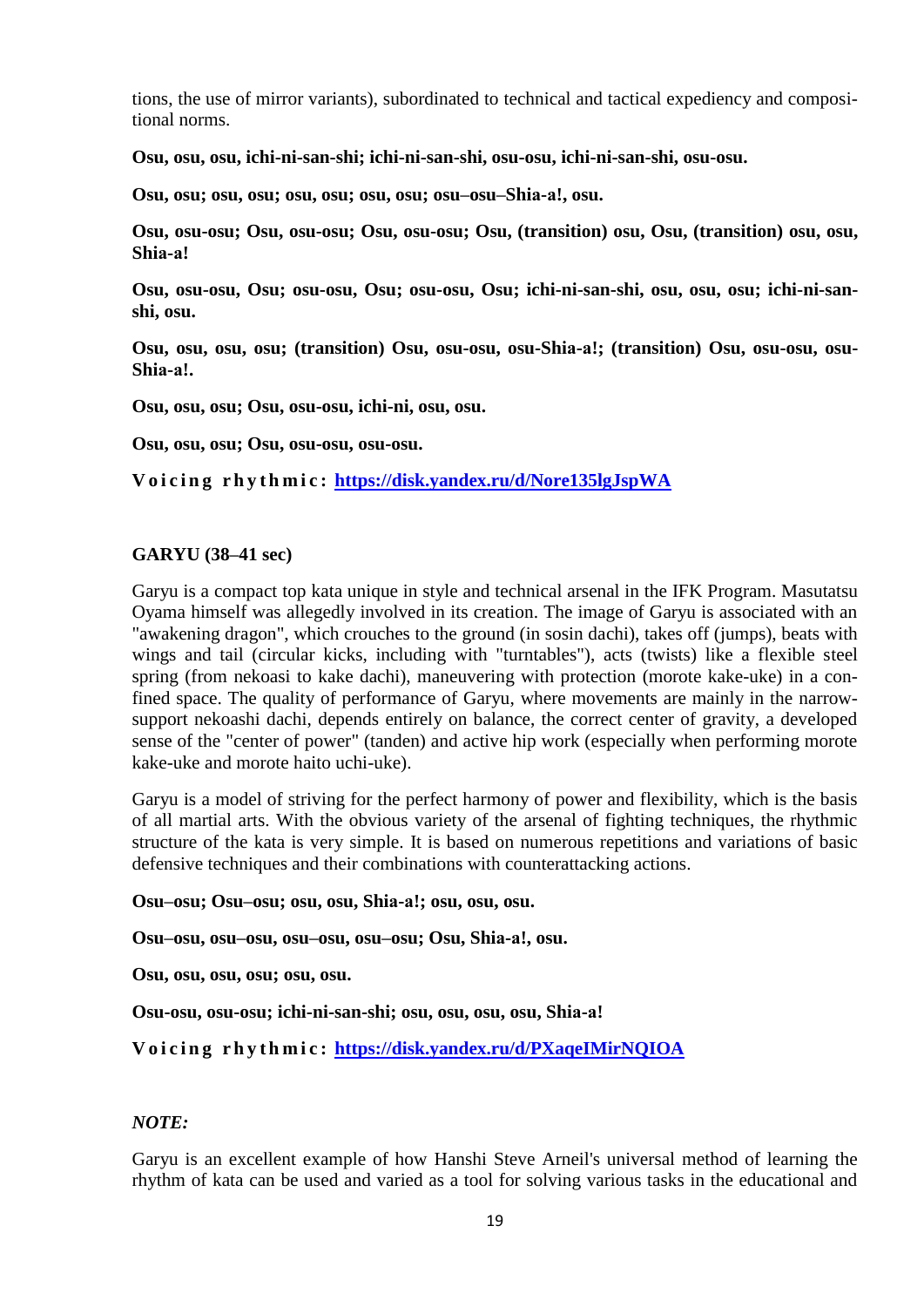training process. In particular, in the Russian IFK school, this method is used more differentially to improve the quality of the technique and achieve maximum synchronization of the performance of the kata in teams and large groups.

Recall that in Garyu, when performing morote kake-uke in movements and especially in turns in nekoasi dati, the correct work of the hips involves controlling not only the final focus points accentuated with the "osu", but also the swing phases (where the fingers of the open palm touch the opposite shoulder). They, like the final points, must be absolutely synchronized. To do this, if necessary, we introduce additional, educational (weaker) accents with "osu" into the rhythmic structure of Garyu (as in any other kata). Our experience shows that in such a training modification, this method gives quick positive results.

Let's illustrate this with an additional scheme of the differentiated rhythmic structure of Garyu, where the phases of the swing of morote kake-uke are shown in parentheses (at the very beginning in yoi dachi before mawasi gery jodan, and then in nekoasi dati). Additional voicing of swing phases in blocks should not increase the execution time of individual techniques (1 sec). The "navigation" clarifications are given in square brackets. Auxiliary voicing of swing phases are shown in parentheses.

**(Osu-)Osu–osu [(swing-), block-mawashi–return into yoi dachi]; (Osu-)Osu–osu [(swing-), block-mawashi–return into yoi dachi]; osu, osu, Shiа-а!; (osu-)osu, (osu-)osu, (osu-)osu.**

**Osu–osu, osu–osu, osu–osu, osu–osu [4 sliding retreats in nekoasi dati]; Osu, Shi а-а! [mawashi, ushiro mawashi], (osu-)osu.**

**(Osu-)Osu, (osu-)osu, (osu-)osu, (osu-)osu, osu, osu [twist in kake dachi and jump].**

**Osu-osu, osu-osu; ichi-ni-san-shi [defense in sosin dachi]; (osu-)osu, (osu-)osu, (osu-)osu, (osu-)osu [4 morote haito uhci-uke], Shiа-а!**

**V o i c i n g r h y t h m i c : <https://disk.yandex.ru/d/vxqDeZeRrqbdNg>**

## **SEIPAI (46–49 sec)**

Seipai completes the list of the top kata in the IFK Program. Seipai contains classic fighting techniques and is characterized by an active "explosive" character. A few, but original combinations of blocks and exits with punches, jump and combined kicks require high skill, perfect balance and mental stability. The plan of movement in a straight line is based on forward and backward movement, includes attacks in both directions and tactical maneuvers combining defenses and counterattacks, fast active and slow power movements (with Nogare). Seipai is a rather short kata with a logical, tactically determined changeable rhythmic structure, where explosive attacks alternate or combine with restrained controlled power of slow movements. In the performance of such kata, often unpredictable for an external observer, not only excellent physical and technical training is required, but also a flexible psyche, possession of appropriate psychotechnics to express the combat meaning of techniques. As in other kata that have a unique character, rhythmic organization is the main factor in its manifestation.

**Ichi-ni-san-shi, osu, osu, osu; Osu, ichi-ni-san-shi; Osu, ichi-ni-san-shi; osu, osu, Shiа-а!**

**Osu, osu-osu, osu-osu; ichi-ni-san-shi, osu, osu.**

**Ichi-ni, osu, osu, osu; Ichi-ni, osu, osu, osu; osu, Shiа-а!; ichi-ni-san-shi, osu, ichi-ni-san-shi, osu, osu, osu, osu.**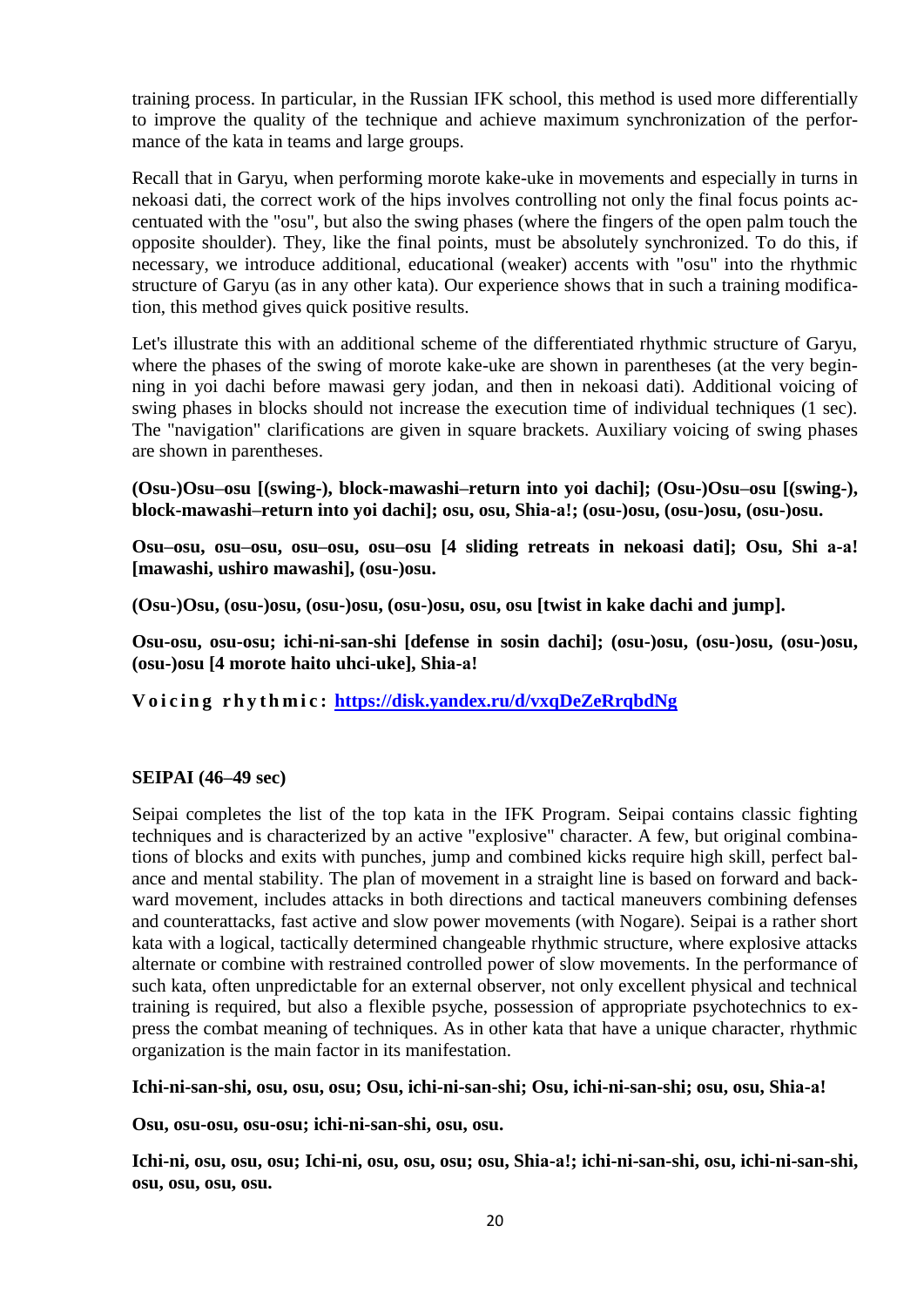**Osu, ichi-ni-san-shi; Osu, osu-osu, osu-Shiа-а!**

*Recall that with the correct execution of Seipai, the norm for completing the kata to the starting position is an offset from the starting point along the central axis back by double shoulder width.*

**V o i c i n g r h y t h m i c : [https://disk.yandex.ru/d/P\\_Aa8nmc\\_DrXgQ](https://disk.yandex.ru/d/P_Aa8nmc_DrXgQ)**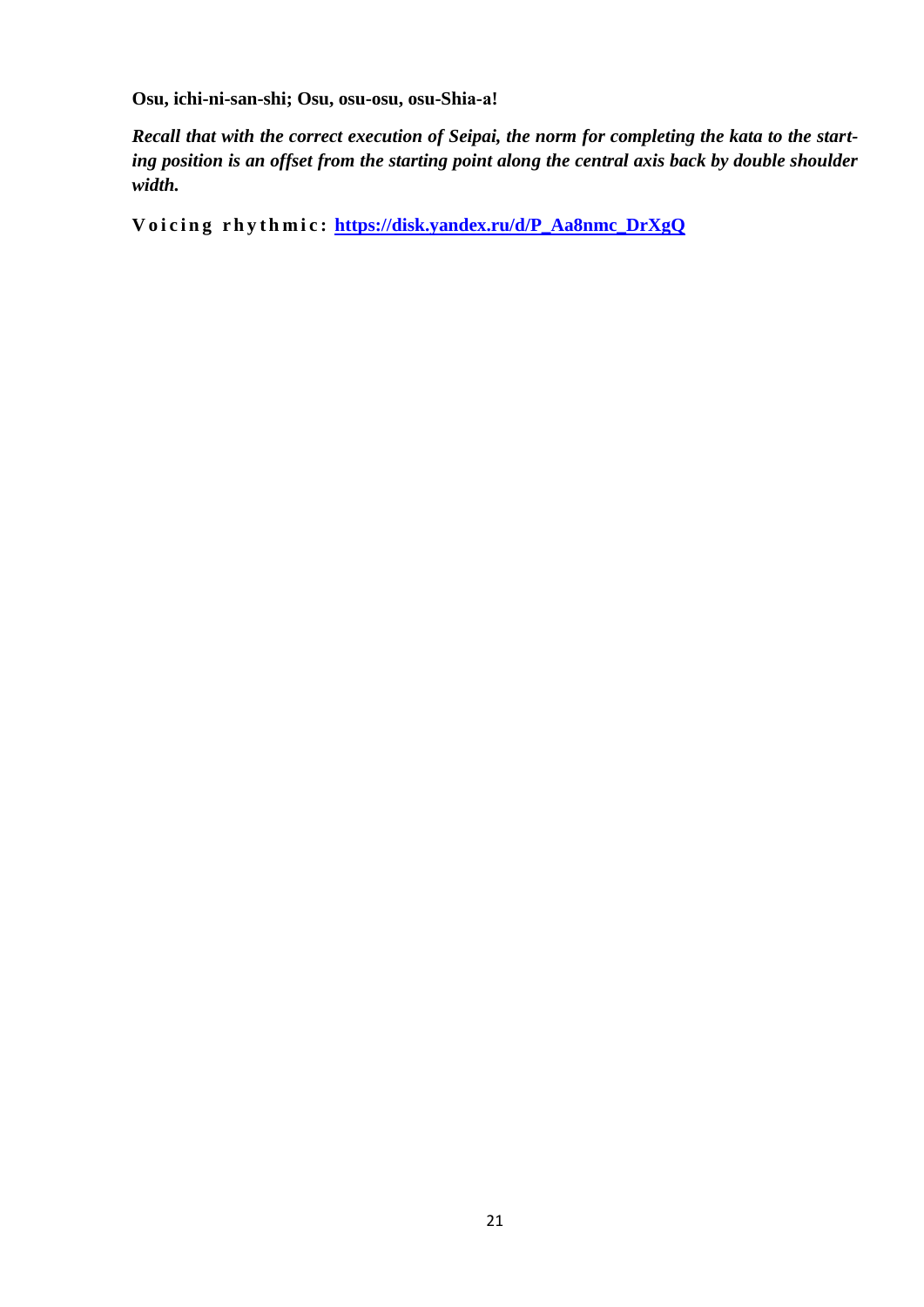# **CONCLUSION**

The method of voicing the rhythmic of kata presented in our reference manual, introduced into the practice of teaching by Hanshi Steve Arneil, has found systematic application in Russia. In the course of joint methodological work with Hanshi and with his participation as a co-author, for the first time, textual fixation of the rhythmic structures of kata in 8 volumes of Russian teaching manuals with a detailed illustrated full IFK Program became possible. We consider the kata rhythmic established and approved by Hanshi to be an important and not subject to revision part of the methodological heritage of his school and the heritage of the international organization he created.

After the death of our Teacher, familiarization of all, especially new, IFK members with the time and rhythmic standards of IFK kata and the systematic use of these standards in the educational and training process is more than relevant. For this purpose and in memory of the Teacher, this reference manual has been prepared in Russian and English. This opens access to its content to all followers of the IFK school in the world, as well as to all adherents of Kyokushin karate, who respect the contribution of Hanshi Steve Arneil to the systematization of Kyokushin kata. As you know, during the lifetime of Masutatsu Oyama (with his consent and approval), Hanshi recorded the texts of all the kata in a manual published in the UK in 1985. This tradition still remains a reliable foundation for the development of the IFK school.

Actually, the method of voicing of the kata rhythm, introduced by Hanshi Steve Arneil into training, has acquired a unifying significance, both for the school and for the organization of the IFK. The rhythmic standards of the IFK kata, established by Hanshi, and recorded for the first time in the texts of Russian teaching manuals, are reproduced in the form of a digest in the current reference manual. We believe that this creates the prerequisites for the kata, which together represent the stylistic face of the school, to continue to be one of the most important factors in uniting all IFK members. We believe that the corresponding long-term methodological and practical experience of mastering the Kyokushin kata in Russia is our general heritage.

The reference manual "Timekeeping and rhythmic standards of IFK kata" is addressed to the members of the international organization, but first of all to the leaders of regional and national organizations, professional instructors, coaches and kata judges who share common responsibility for preserving the legacy of Hanshi Steve Arneil and the traditions of the Kyokushin Budo karate school.